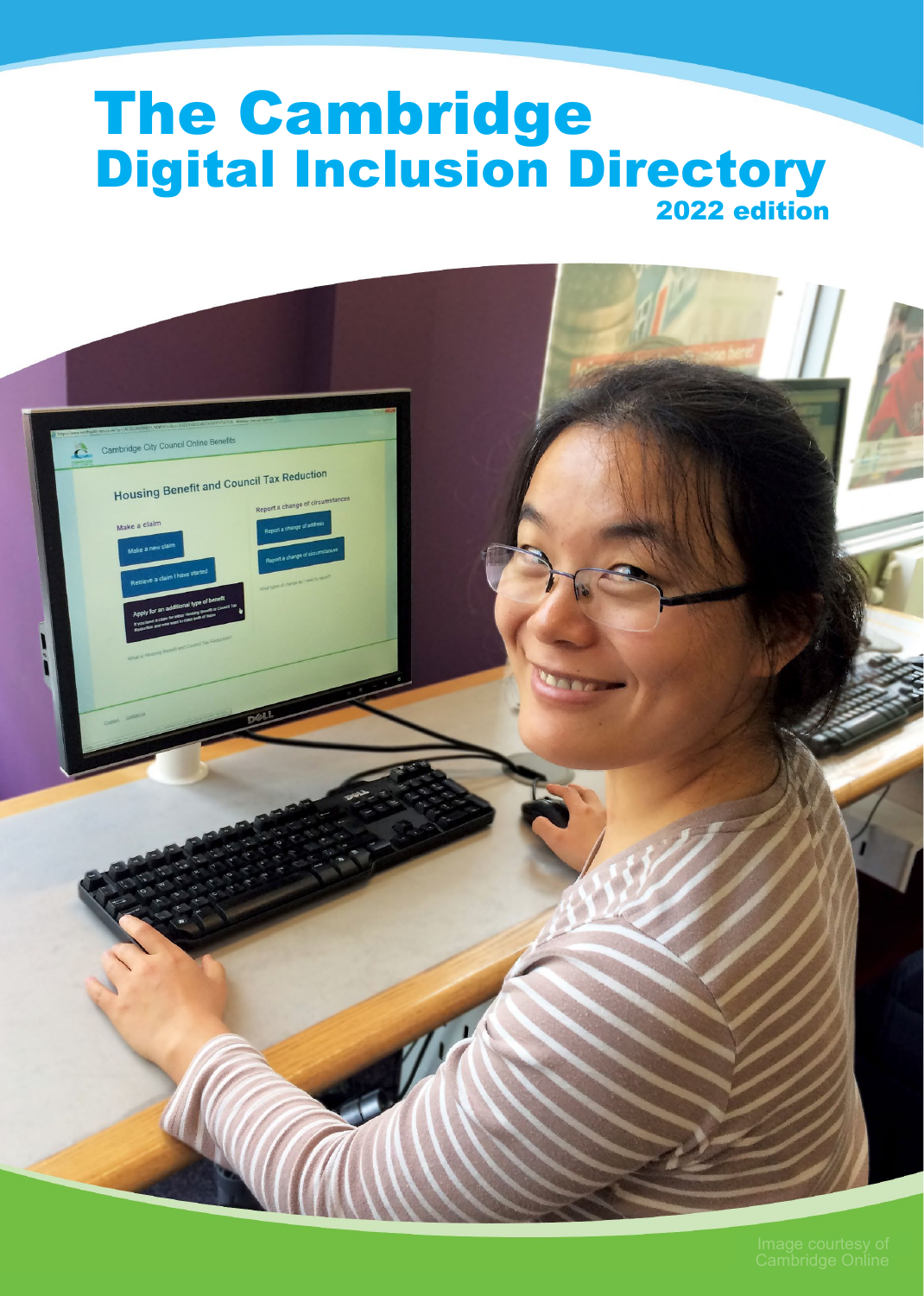

**Would you like to increase your digital skills?**

**Are you looking to talk to friends and family online, receive help with completing online forms and paying bills, or looking for cheaper online deals?**

**This guide provides details of local groups and organisation that can help all types of learners from absolute beginners to those looking to develop their existing digital skills.** 

In response to demand from local organisations and the general public, this digital service directory has been compiled in collaboration between Cambridge City Council and other local services. The directory provides information on where to access support for a variety of digital issues or how to raise greater awareness of digital issues across the City and the surrounding areas.

We hope this directory will be utilised to help refer people to appropriate sources of assistance for their digital needs and as a handy list of local digital projects and services. It can also be used to recruit volunteers or Digital Champions and to promote some of the existing collective work on digital access.

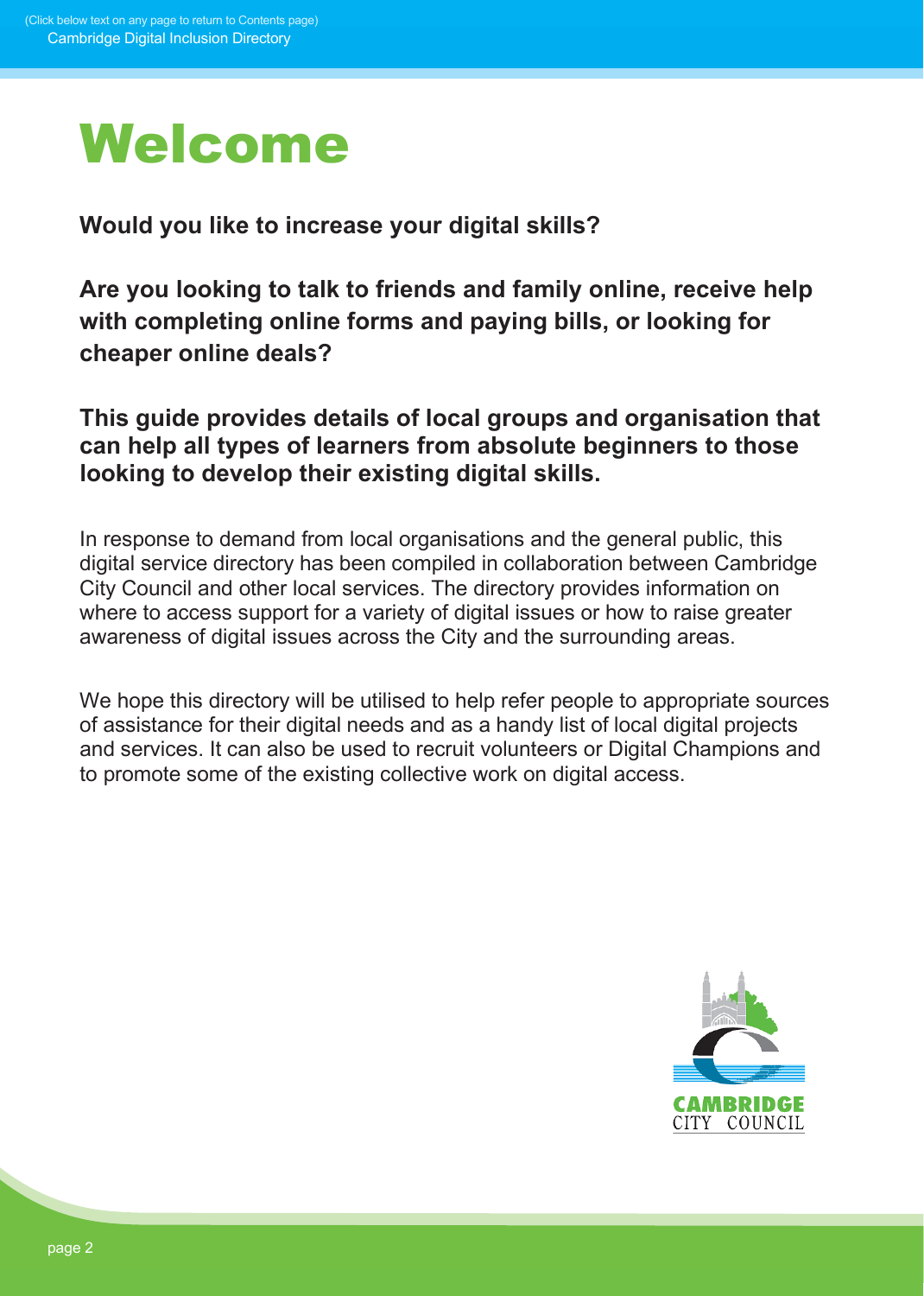# <span id="page-2-0"></span>Contents

| <b>Adult Learn and Train, United Learning - Cambridge Cluster</b><br>A range of fee-paying courses, training programmes and leisure activities. | page 4  |
|-------------------------------------------------------------------------------------------------------------------------------------------------|---------|
| <b>The C3 Church</b><br>Advice & support for disadvantaged groups, free internet access and use of equipment.                                   | page 5  |
| <b>Cambridge &amp; District Citizens Advice Bureau</b><br>Free information, advice, and support for the public.                                 | page 6  |
| <b>Cambridge Ethnic Community Forum</b><br>Digital access and support for a range of ethnic groups.                                             | page 7  |
| <b>Cambridge Online</b><br>Courses, advice, and signposting to services, to help people make the most of being online.                          | page 8  |
| <b>Cambridge Stroke Group</b><br>An Inclusive stroke group looking to offer support to those affected by Stroke.                                | page 10 |
| <b>Cambridge Women's Resources Centre</b><br>Providing open access, trauma informed women's centres with a range of support services.           | page 11 |
| <b>Cambridgeshire County Council</b><br>Digital access for public use in several locations across Cambridge.                                    | page 13 |
| <b>Cambridgeshire Digital Partnership</b><br>A network set up to improve digital inclusion across Cambridgeshire.                               | page 17 |
| <b>Cambridgeshire Skills</b><br>Enables people to develop their skills, supporting work, education, or participation in society.                | page 18 |
| <b>CamCareUK</b><br>A nonprofit Govt registered Charity which works for its local needs in Cambridgeshire.                                      | page 19 |
| <b>Cam Sight</b><br>Training, advice, and support for people with low vision and blindness.                                                     | page 20 |
| <b>Care Network Cambridgeshire</b><br>Helps local people stay healthy, independent and in touch with their community.                           | page 22 |
| <b>The Clay Farm Centre</b><br>A community centre with computers available for public access.                                                   | page 23 |
| <b>Disability Cambridgeshire</b><br>Information, support, and advice for disabled people.                                                       | page 24 |
| <b>The EDGE Café (Recovery Hub)</b><br>Community Café with a focus on recovery from addiction and mental ill health.                            | page 26 |
| <b>Make Do and Mend</b><br>Digital support for people with mental health needs or at risk of social isolation.                                  | page 28 |
| <b>New Horizons (CHS Group)</b><br>Helping people move closer to the job market.                                                                | page 30 |
| <b>Safe Soulmates</b><br>An organisation aiming to end loneliness for adults with additional needs.                                             | page 31 |
| <b>Wintercomfort</b><br>Digital skills support for people who are homeless or at risk of losing their home.                                     | page 32 |
| <b>Workers Educational Association</b><br>Providing taught lessons for adults to increase digital participation.                                | page 33 |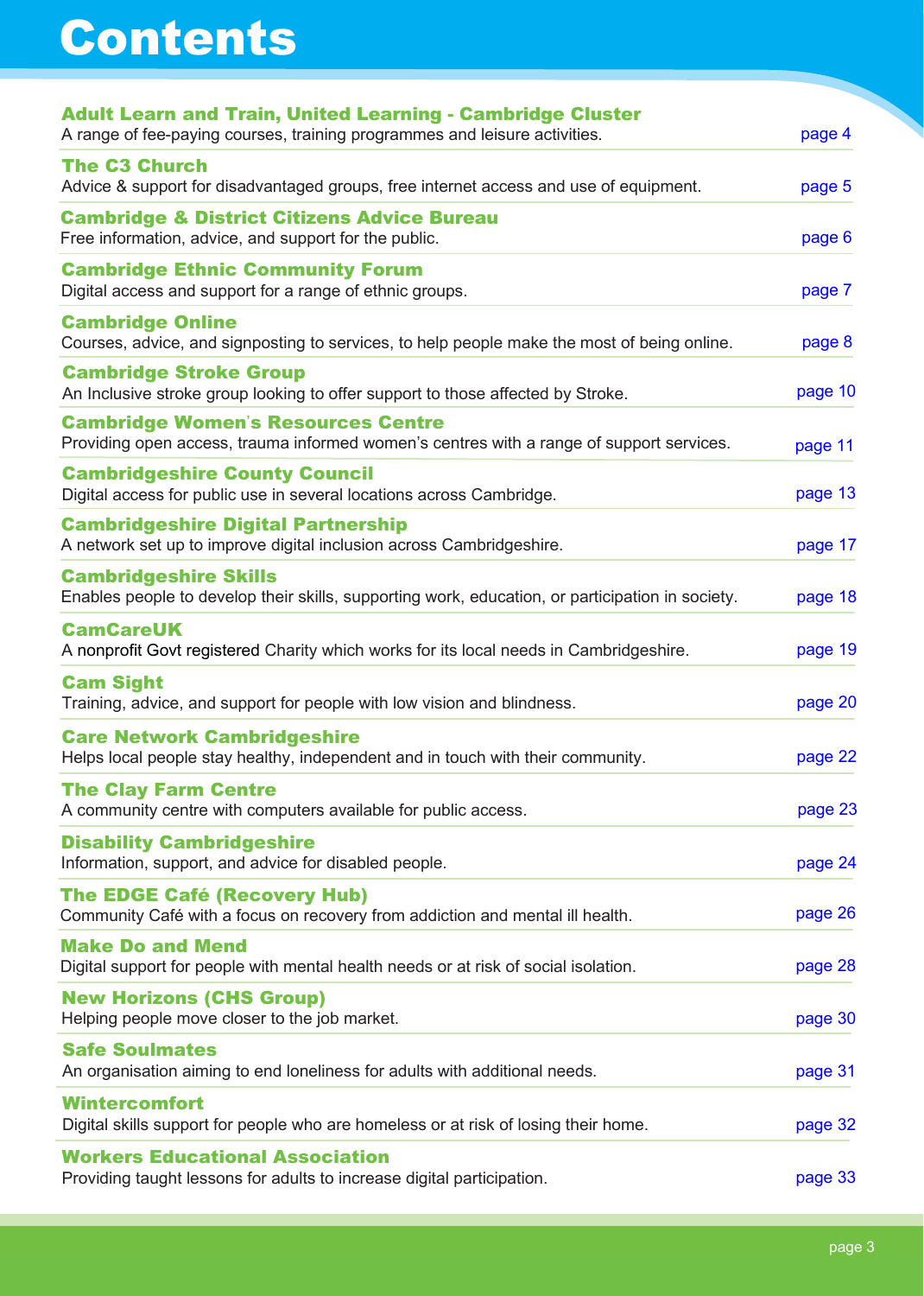# <span id="page-3-0"></span>Adult Learn and Train, United Learning - Cambridge Cluster

**A range of fee-paying courses, training programmes and leisure activities**

#### What we do

We offer a wide range of courses, training programmes and leisure activities in a range of venues across Cambridge. We help find the right learning for you, whether it is for work, mental stimulation, or physical wellbeing.

### Contact details

Adult Learn and Train, United Learning, Coleridge Community College, Radegund Road, **Cambridge** CB1 3RJ

Web: [www.adultlearning.education](https://adultlearning.education/) Email: [learnandtrain@cap.education](mailto:learnandtrain@cap.education)

Tel: 01223 712340

Facebook: [www.facebook.com/Adult-Learn](http://www.facebook.com/Adult-Learn-and-Train-144013239081230/)[and-Train-144013239081230/](http://www.facebook.com/Adult-Learn-and-Train-144013239081230/)

#### When and where we work

We work across Cambridge and South Cambridgeshire. For information on session locations and timings please visit our website.

We are located within Coleridge Community College. Our office is on the far-right hand side of the building, on the side of the school, opposite the car park.

#### Facilities & Accessibility

We have refreshments and toilets at Coleridge Community College. There is an opportunity to access a quiet place if needed.

### Specialist Support

All our admin staff are mental health first aid trained.

### Type of sessions offered

- English and Maths qualifications
- Education
- Courses and training
- Job skills

#### **Technology**

Computers and iPads available. If learners wish to bring their own device, please contact the centre first.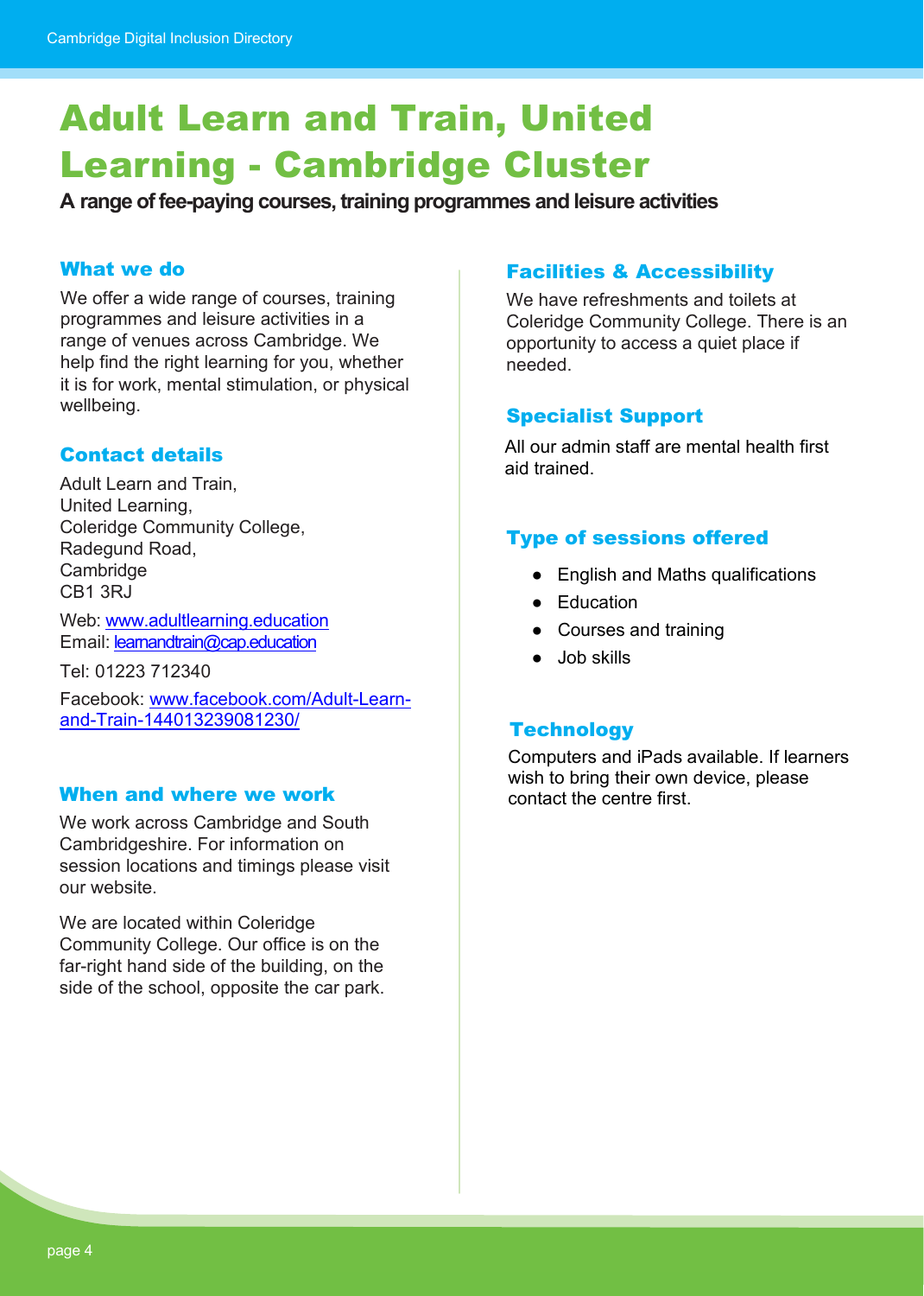# <span id="page-4-0"></span>The C3 Church

**Advice & support for disadvantaged groups, free internet access and use of equipment**

### What we do

We offer a weekly Wellbeing Drop-in on Wednesdays between 12-2pm. Come along for 1-1 chat, support, advice and signposting around housing, utilities, and grants.

First Wednesday of the month: Employment support (1-2pm) for those who are seeking work: info and tips on CV's, strengths, interviews. Option of 2:1 online coaching.

Last Wednesday of the month: Money Hour (1.15pm-2.15pm) A safe space to chat about budgeting, grants, bills, grants.

Kintsugi Hope Wellbeing course: Finding treasure in life's scars. A 12-week online course for building resilience, finding selfacceptance, and discovering your worth and purpose.

Community Market for those in financial crisis only – not open to those receiving state benefits.

# Contact details

The C3 Church, 2 Brooks Road, **Cambridge** CB1 3HR

Web: [www.thec3.uk](https://thec3.uk/) Email: [hello@c3impact.co.uk](mailto:hello@c3impact.co.uk)

Tel: 01223 844415 Facebook: [www.facebook.com/thec3uk](https://www.facebook.com/thec3uk)

### When and where we work

We work across Cambridge, South Cambridgeshire, East Cambridgeshire, and Fenland. Open from 9am to 5pm from Tuesday to Friday.

### How to get to us

**Parking:** C3 centre has car park spaces on site. We are located opposite the large Sainsbury supermarket on Coldham's Lane and the Horizon Resource Centre.

**Bus:** The last bus stop on Mill Road is the nearest and is a ten-minute walk from the church.

# Facilities & Accessibility

There are toilets on site and a lift for access to the upper levels. Free Wi-Fi is available to use in the coffee shop, and a laptop is available on Fridays at our community hub. Our coffee shop is open Monday to Friday from 9am to 3pm. Guide/assistance dogs are allowed with their owner.

# Specialist Support

We work with Mind to host a Good Mood café on Mondays 10.30am to 12:30pm. Please contact the C3 office for more information.

# **Technology**

There are plugs in the coffee shop, which can be used for charging devices.

# Other Information

Friday Hub: We offer services to help those in need by providing a free meal through our open lunch café every Friday.

Coldhams Coffee shop is open Tuesday to Friday: 10am-3pm

# Volunteering

We are always keen to work with people who have skills and the passion to help support people in different ways, or who are looking to develop their skills and learn something new.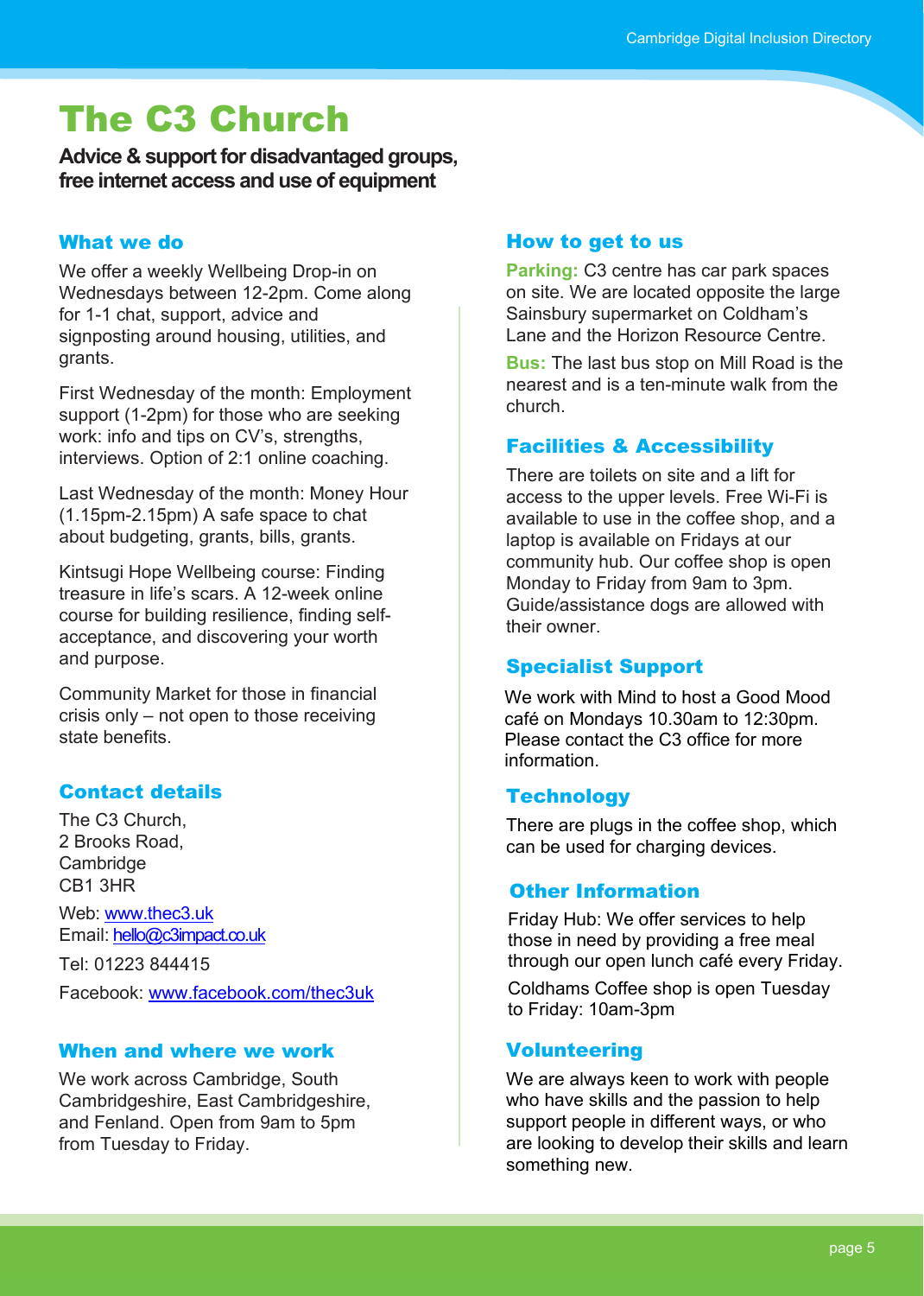# <span id="page-5-0"></span>Cambridge & District Citizens Advice Bureau

**Free information, advice, and support for the public**

#### What we do

Cambridge and District Citizens Advice provides information, advice, and support to help local people overcome their problems. We help people with a wide range of issues. including benefits, debt, housing, relationships, and employment.

We are a registered charity and the service we provide is free, impartial, and confidential. We help people who live in Cambridge and South Cambridgeshire and are members of the National Citizens Advice Network.

# Contact details

District Citizens Advice Bureau, 66 Devonshire Road, **Cambridge** CB1 2BL

Web: [www.cambridgecab.org.uk](https://www.cambridgecab.org.uk/) Advice Line: 0808 278 7808

Facebook: [www.facebook.com/](https://www.facebook.com/CambridgeCAB) **[CambridgeCAB](https://www.facebook.com/CambridgeCAB)** Twitter: [www.twitter.com/CambridgeCAB](https://twitter.com/CambridgeCAB)

#### When and where we work

We work across Cambridge and South Cambridgeshire. We operate Monday to Friday 9am-5pm, offering advice over the phone and via email.

#### Topics covered

- Applying for benefits
- Universal Credit
- Financial and money advice
- Saving money, using comparison sites and getting energy deals - budgeting appointments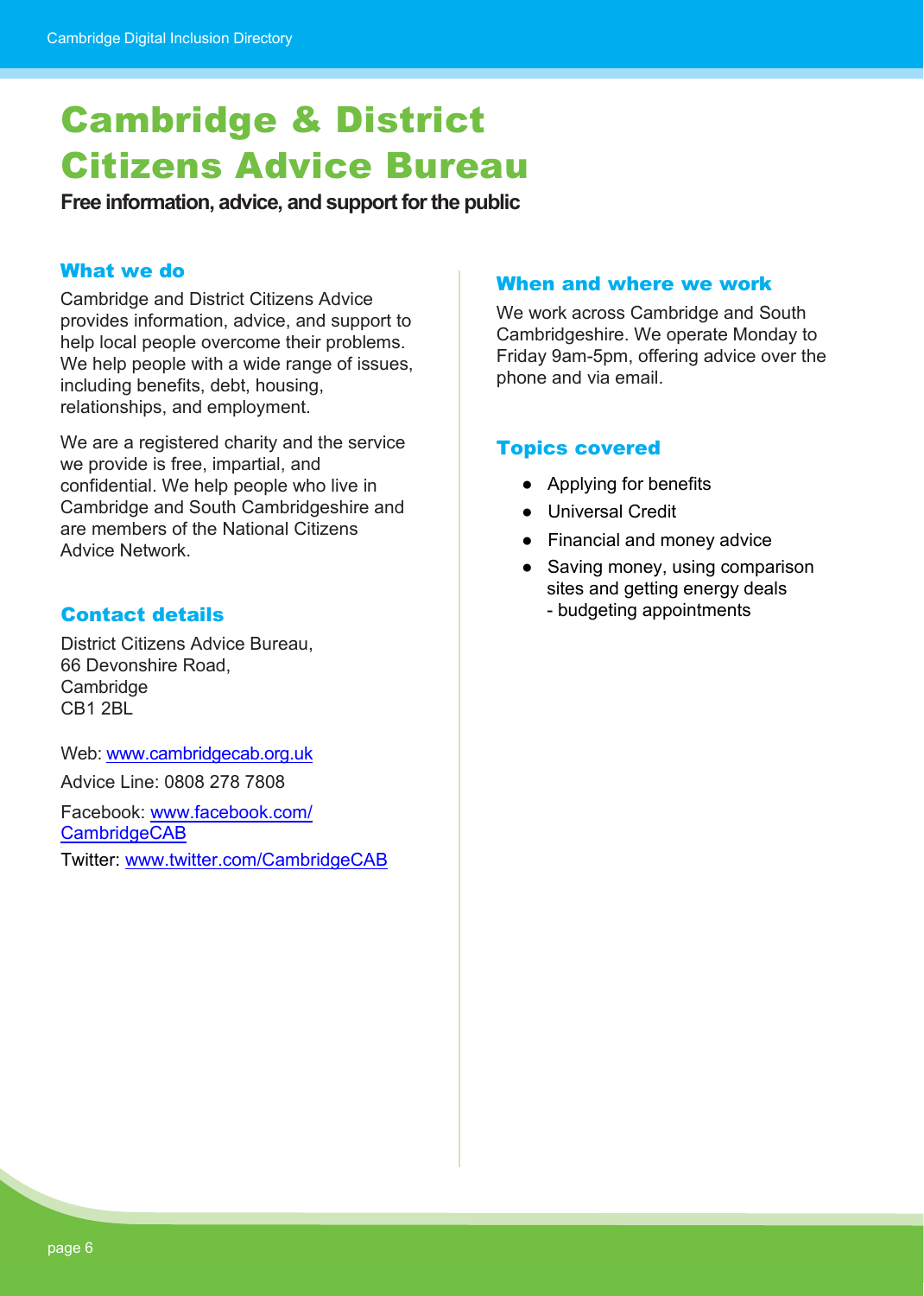# <span id="page-6-0"></span>Cambridge Ethnic Community Forum

**Courses, Digital access, and support for a range of ethnic groups**

#### What we do

CECF is an umbrella organisation for Cambridge and district that provides racial equality services to individuals and groups. We provide a range of help to people making the most of being online, including help accessing local services, completing application forms, training courses and language support.

# Contact details

Cambridge Ethnic Community Forum, 16-18 Arbury Court, **Cambridge** CB4 2JQ

Web: [www.cecf.co.uk](https://cecf.co.uk/)

Email: [CecfEnquiries@cecf.co.uk](mailto:CecfEnquiries@cecf.co.uk)

Tel: 01223 655241

Facebook: [www.facebook.com/](https://www.facebook.com/CambridgeEthnicCommunityForum) [CambridgeEthnicCommunityForum](https://www.facebook.com/CambridgeEthnicCommunityForum)

# How to get to us

**Parking:** Free parking, including disabled spaces, available next to Budgens and the City Council offices.

**Cycle:** Bike racks available outside Budgens and the library.

**Bus:** Citi 1 stops on Campkin Road at Arbury Community Centre.

### When and where we work

We work in Cambridge. We open Monday, Wednesday, and Friday from 10am to 1pm. Other times arranged by appointment.

# Type of sessions offered

One to one.

#### Topics covered

- Completing application forms
- Accessing local services and events
- Applying for social housing

# Facilities & Accessibility

There are toilets on site. A quiet space is available. Tea and coffee are free for visitors. Other refreshments are available to buy from a variety of local shops. Our centre is easy to find from Campkin Road and Arbury Road. Unfortunately, we do not have a hearing loop. Guide dogs welcome.

# Specialist Support

We offer support to people who have English as a second language.

### **Technology**

We offer computers for use with our clients. Visitors are free to bring their own devices.

### Other information

One of our key services is the Cambridgeshire Human Rights and Equality Support Service (CHESS). This helps people who have suffered discrimination. CECF also have a refugee service.

### **Volunteering**

We are looking for volunteers with specialist skills. We are also interested in receiving enquiries from partners who would like to support our work or financial donations.

If you can assist in any way, please contact Eddie Stadnik at [eddie@cecf.co.uk](mailto:eddie@cecf.co.uk) or phone 01223 655241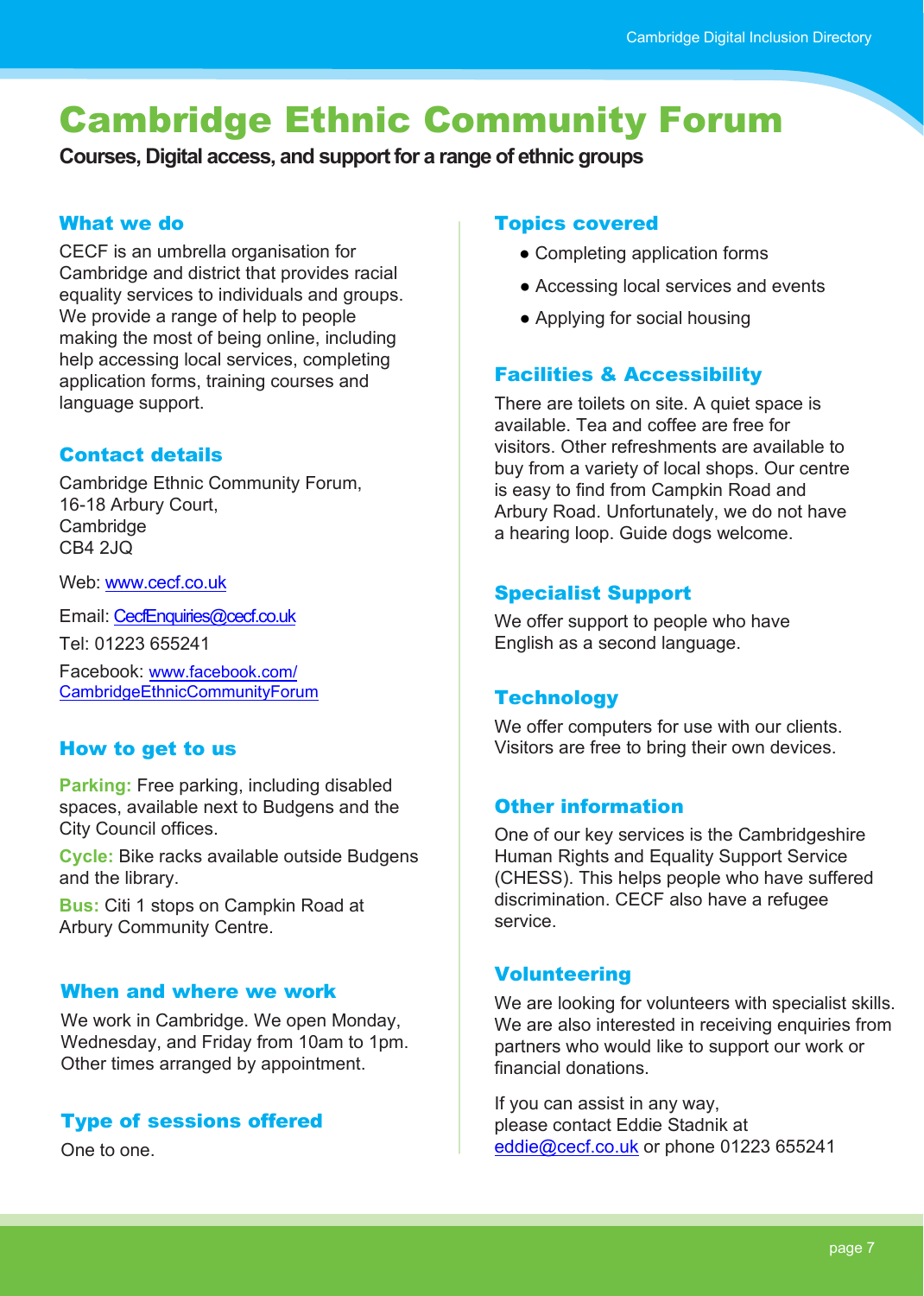# <span id="page-7-0"></span>Cambridge Online

**Courses, advice, and signposting to services, to help people make the most of being online. We also help people with devices and connectivity, subject to availability**

#### What we do

We provide a range of courses to help people make the most of being online, including searching and applying for jobs, literacy and numeracy skills, shopping online, using Facebook, contacting government and health services, leisure, and healthy living. In fact, we will try to help people learn anything they want to do online.

We help with people working out ways to afford to get or stay online or increase their access - often without increasing their current monthly bills or even reducing them. This is through advice on a range of social tariffs as well as finding the most suitable general deals for access and how to combine your data and phone costs most cost-effectively.

We specialise in helping disabled and disadvantaged people, but our services are open to all.

We can also provide some support to voluntary and community groups with advice and, for Cambridge organisations, a loan of some equipment to run their own digital inclusion activities.

### Contact details

Cambridge Online, Hester Adrian Centre, Hawthorn Way, **Cambridge** CB4 1AX

Web: [www.cambridgeonline.org.uk](https://cambridgeonline.org.uk/)

Email: [help@cambridgeonline.org.uk](mailto:help@cambridgeonline.org.uk)

Tel: 01223 300407

Facebook: [www.facebook.com/](https://www.facebook.com/cambridgeonline.uk) [cambridgeonline.uk](https://www.facebook.com/cambridgeonline.uk)

Twitter: [www.twitter.com/CambridgeOnline](https://twitter.com/CambridgeOnline)

#### Topics covered

- General advice about digital issues
- Applying for benefits
- Bus pass help
- Job Skills
- Universal Credit
- Adaptive technology advice
- Literacy and numeracy skills
- Financial and money advice
- Health support courses and training
- Learn My Way
- Online courses
- Microsoft office
- Emailing
- Social Media
- Using the web for searches
- Safe browsing
- Managing social networks
- Projects (e.g., ancestry or cooking)

Education, leisure, and holidays

- Local democracy, registering to vote, writing to MP, Council, and area committees
- Transport
- Digital skills

### Type of sessions offered

One to one and small group sessions.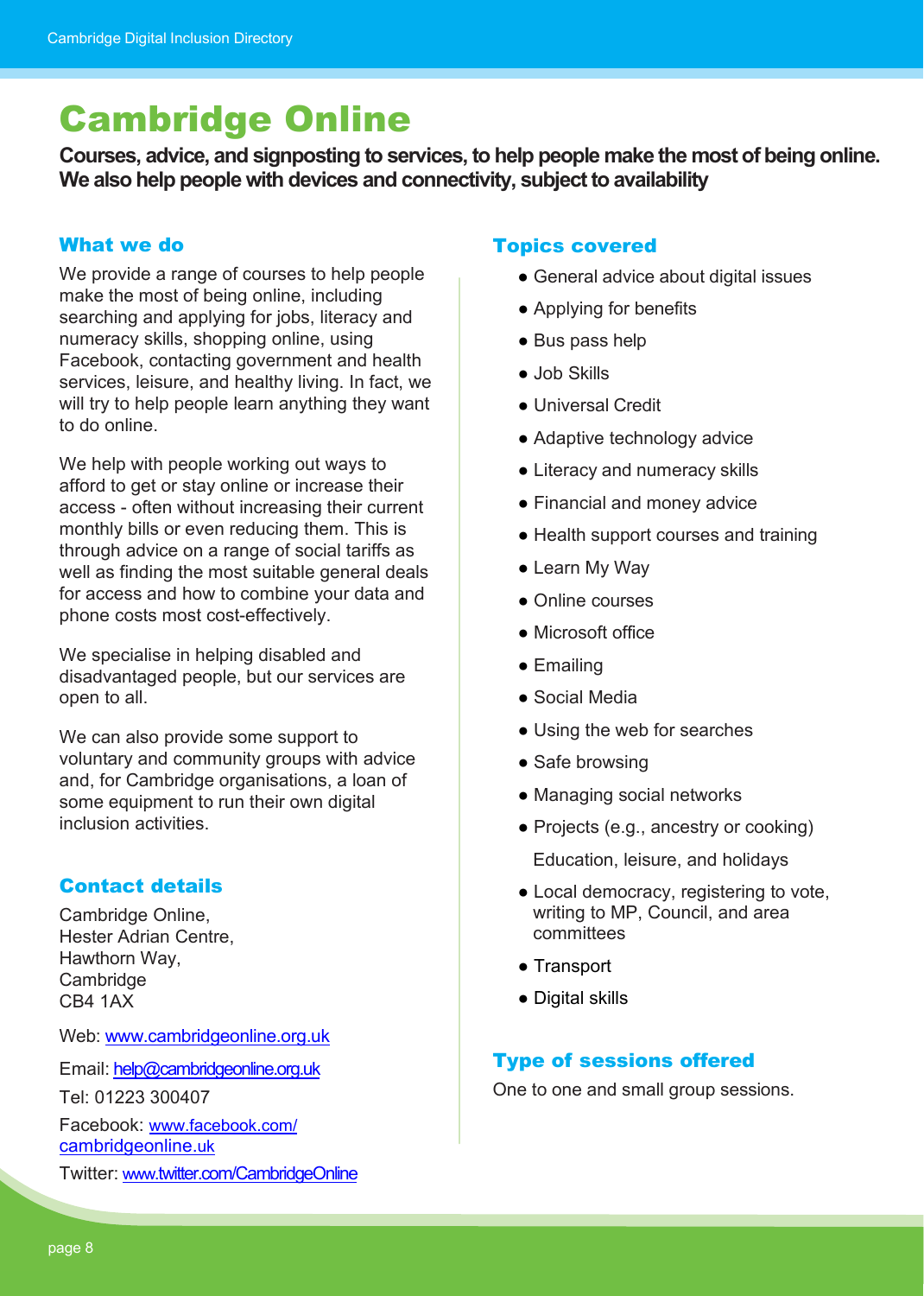### When and where we work

Although most of our work is Cambridge based, we also help people from all over Cambridgeshire.

Our main centre is at the Hester Adrian Centre, but we also hold outreach sessions at several locations around Cambridge and hope to open more soon.

We are open from Monday to Friday.

For further information telephone 01223 300407 or email [help@cambridgeonline.org.uk](mailto:help@cambridgeonline.org.uk)

#### How to get to us

Hawthorn Way is at the Elizabeth Way end of Chesterton Road at the junction with the Spar shop. Cambridge Online is signposted a short distance up Hawthorn Way on the right.

**Parking:** We have a car park including disabled spaces at our main centre. There are also cycle racks available.

**Bus:** Bus route Citi 2, getting off at De Freville Avenue outside the Spar shop.

### Facilities & Accessibility

There are toilets, including accessible ones, on site and our learning centre is wheelchair accessible. Guide/assistance dogs are welcome.

### Specialist Support

Our staff and volunteers have experience supporting people with hearing loss, autism, visual impairments, learning disabilities and mental health needs.

#### **Technology**

We offer a wide variety of adaptive technologies, including switches, screen readers and voice recognition software.

People can bring their own portable devices if they wish. We can support most operating systems and devices.

We have 8 standard PCs including touch screen and height adjustable tables.

#### What to bring with you

Any relevant documentation needed to help access a service or online application.

Your own device if you would like to learn on it or need help with it.

Glasses if you need these to read a computer screen.

#### **Volunteering**

We are looking for general volunteers and those with specialist skills. We are also looking for partners to support our work. If you are interested, please get in touch.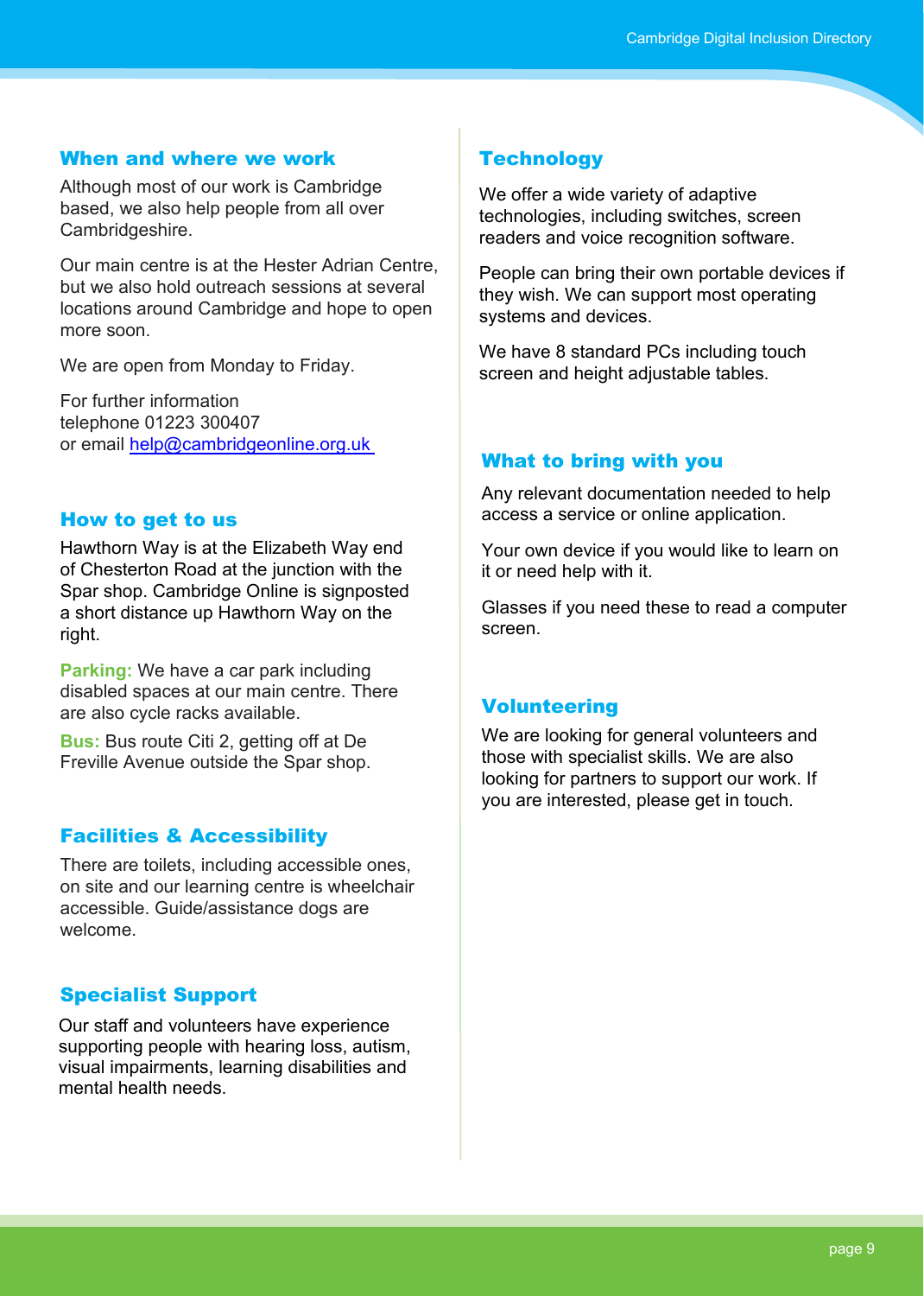# <span id="page-9-0"></span>Cambridge Stroke Group

**An inclusive stroke group looking to offer support to those affected by Stroke.**

#### What we do

- Basic technical support
- Signposting
- Loan of devices/connectivity
- Setting up online accounts
- Assisted Digital (support with applying for or booking services, completing other online forms)

#### When and where we work

#### **Daytime**

- Cambridge City
- South Cambridgeshire
- East Cambridgeshire

### Contact details

Shelford Rugby Club, The Davey Field, Cambridge Road, **Shelford** CB<sub>22</sub> 5.JJ

Web: [www.cambridgestrokegroup.co.uk](https://www.cambridgestrokegroup.co.uk/)

Email: [Info@cambridgestrokegroup.co.uk](mailto:Info@cambridgestrokegroup.co.uk)

### How to get to us

We are located off Cambridge Road, opposite Scotsdales.

**Parking:** Available on site

# Specialist Support

We have a separate communications group for those suffering from aphasia. We have volunteers who can offer extra support to those with learning disabilities or any effects from stroke. We ask that those members who need serious mobility support are joined by their carers.

### What to bring with you

Generally, people bring their own devices, but we have some iPad Pros for use by our members.

### Facilities & Accessibility

We are an accessible venue for those with disabilities, we offer refreshments to all members. Guide dogs are welcome.

### Additional Information

We are an inclusive stroke group looking to offer support to those affected by Stroke. We offer practical and emotional support, as well as friendship and lots of tea and cake.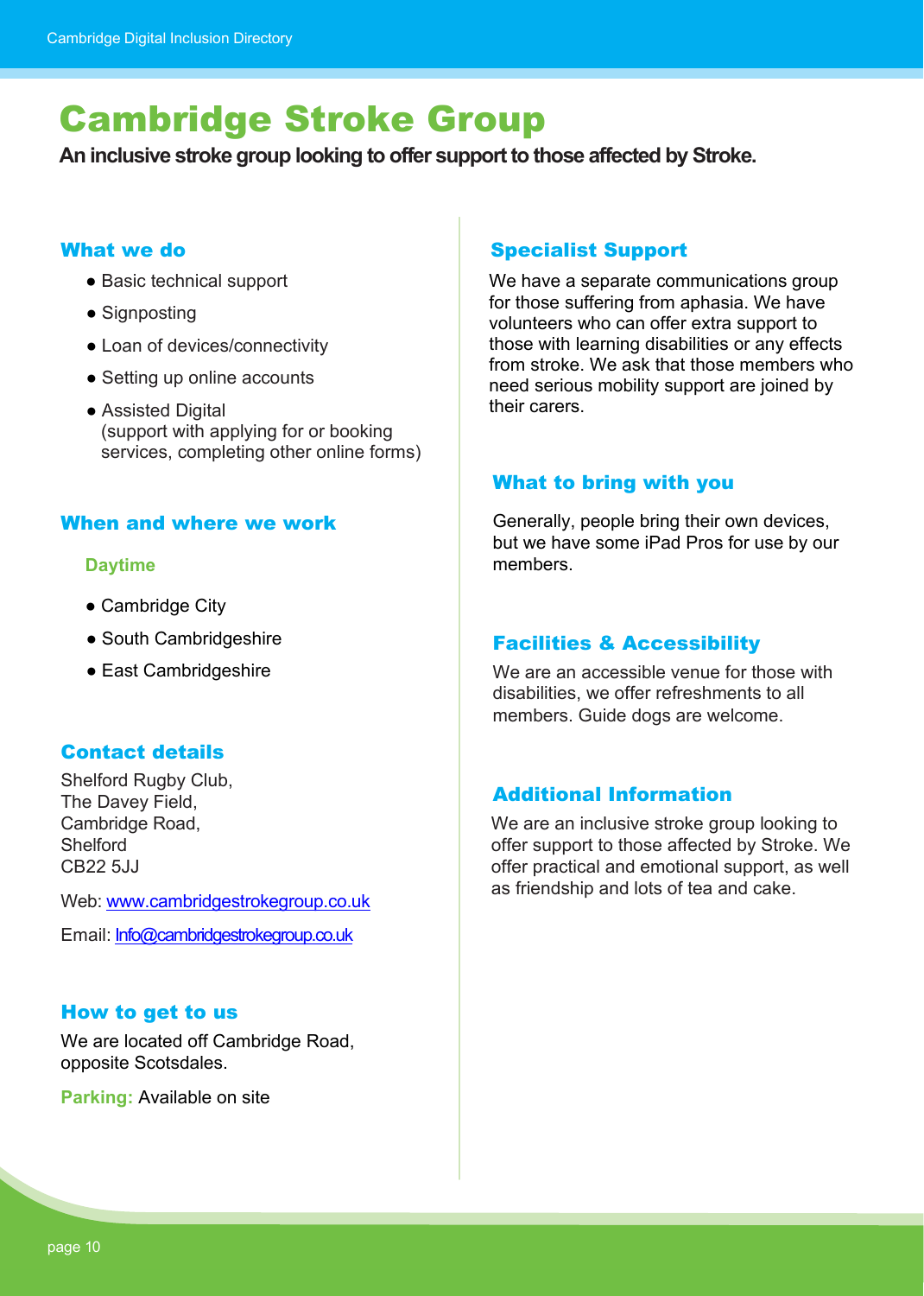# <span id="page-10-0"></span>Cambridge Women's Resources Centre

**Providing open access, trauma informed women's centres with a range of support services Cambridgeshire and Peterborough**

# What we do

Cambridge Women's Resources Centre provides support through a range of services to women in Cambridgeshire and Peterborough. Projects offered:

**Employability:** Women can access courses, careers advice and one to one session with staff and groups.

**Street Sex Worker Project (Peterborough):** Supporting women involved in street sex work.

# **Birth as a Medium 4 Change**

**(Cambridgeshire):** Supporting pregnant women who have experienced trauma, loss or victims of crime with the help of a doula.

**Freedom Programme:** Group to support women in recognising signs and signals of abusive relationships.

**Peer Groups:** Groups where women support women in the safety of the centres. These include Hot and Bothered:

Menopause peer support group and Coffee Mornings where women meet other women in the community.

Both women centres offer free internet access and a computer in our coffee rooms. We are a women's centre, so all services are available to women only. We do not allow men on the premises.

Room books are also available in both centres. See the website for bookings.

# Contact details

Cambridge Women's Resources Centre, 13 The Courtyard, Sturton Street, **Cambridge** CB1 2SN

Web: [www.cwrc.org.uk](https://www.cwrc.org.uk/)

Email: [info@cwrc.org.uk](mailto:info@cwrc.org.uk)

Tel: 01223 321148

Facebook: [www.facebook.com/](https://www.facebook.com/CambridgeWomensResourcesCentre) [CambridgeWomensResourcesCentre](https://www.facebook.com/CambridgeWomensResourcesCentre)

Twitter: [www.twitter.com/CWRCPhoenix](https://twitter.com/CWRCPhoenix)

# Topics covered

- Job skills
- Universal Credit
- Financial and money advice
- Courses and training (check website & social media for up-to-date timetable)
- Social media
- Safe browsing (e.g., online-banking)
- Self-management (paying bills and making appointments)
- Digital skills, development, guidance and open use computer
- Signposting to services and groups
- Birth choices drop in
- Drop in art group
- Peer group support

# When and where we work

We work in Cambridge and Peterborough. Monday from 9:30am to 4pm Tuesday to Thursday from 9am to 4:30pm Friday from 9:30am to 4pm

# Type of sessions offered

One to one and group sessions.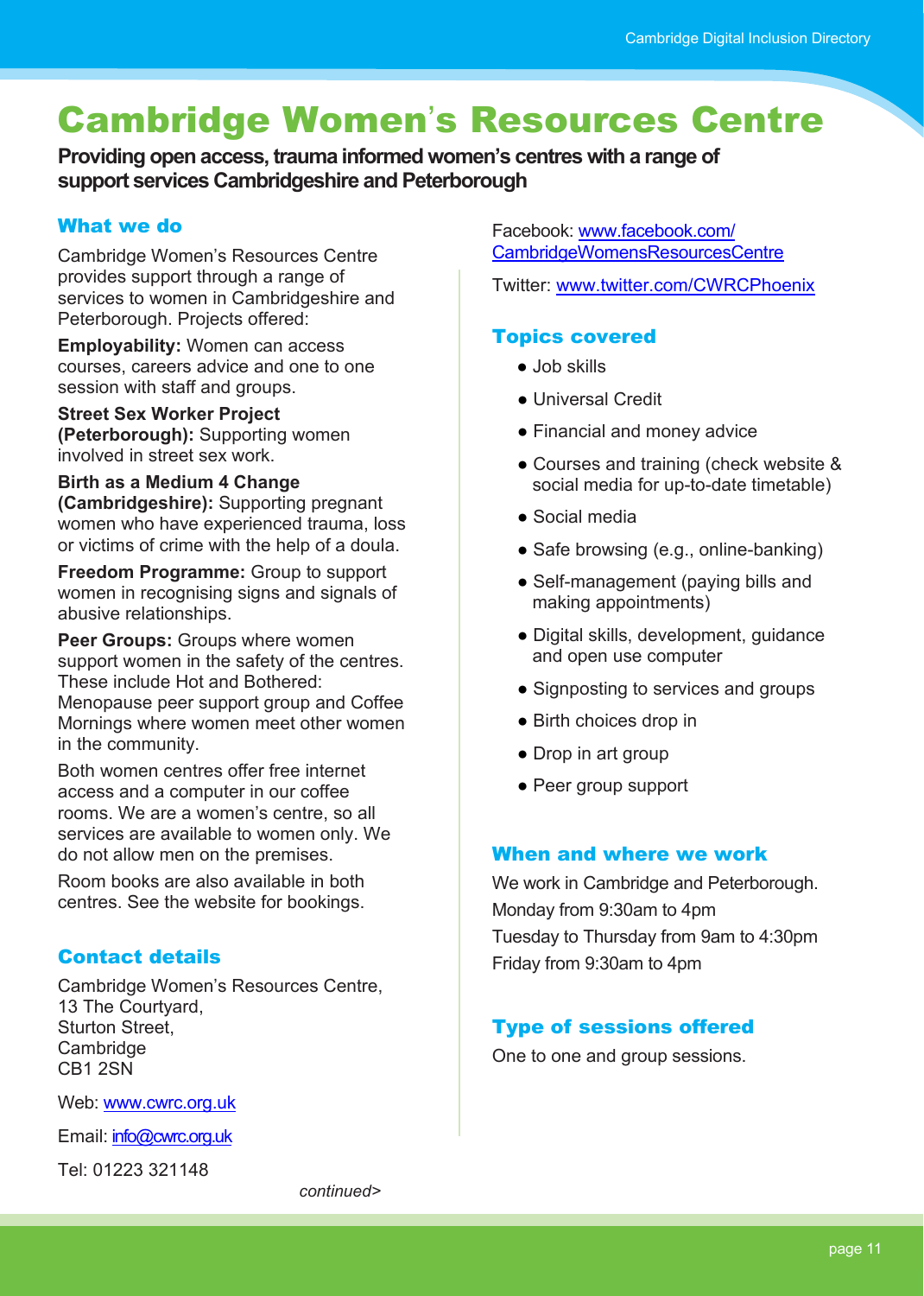#### How to get to us

**Bus**: The following transport lines have routes that pass near Sturton Street **11, 13, 3, A, X11**

The nearest bus stations to Sturton Street:

- Elizabeth Way, Cambridge is 225 meters away, 3 min walk.
- Mortimer Road, Cambridge is 817 meters away, 11 min walk.

**Train:** We are approximately 10 minutes' walk from Cambridge Train station Main.

**Parking:** There is limited car parking. We have a disabled space available. If you are driving the best way is to come from Sturton Street to the end up on the right side of the barriers splitting the road.

#### Facilities & Accessibility

There are toilets onsite which are disability accessible. We have a coffee room with open access computers on the ground floor.

#### Specialist Support

Currently we don't have any translators accessible to the service. Our staff are trained to work with a wide range of learning and mental health needs.

#### **Technology**

We have one free to use computer in our coffee room where women can pay bills, make appointments, access the internet or do comparison checks for bills etc. For group sessions we use laptops.

#### What to bring with you

This would depend on the course. We will advise prior to an appointment or at drop in.

#### Volunteering

We are looking for general volunteers and those with specialist skills. We are also looking for equipment and financial donations. If interested, please contact us.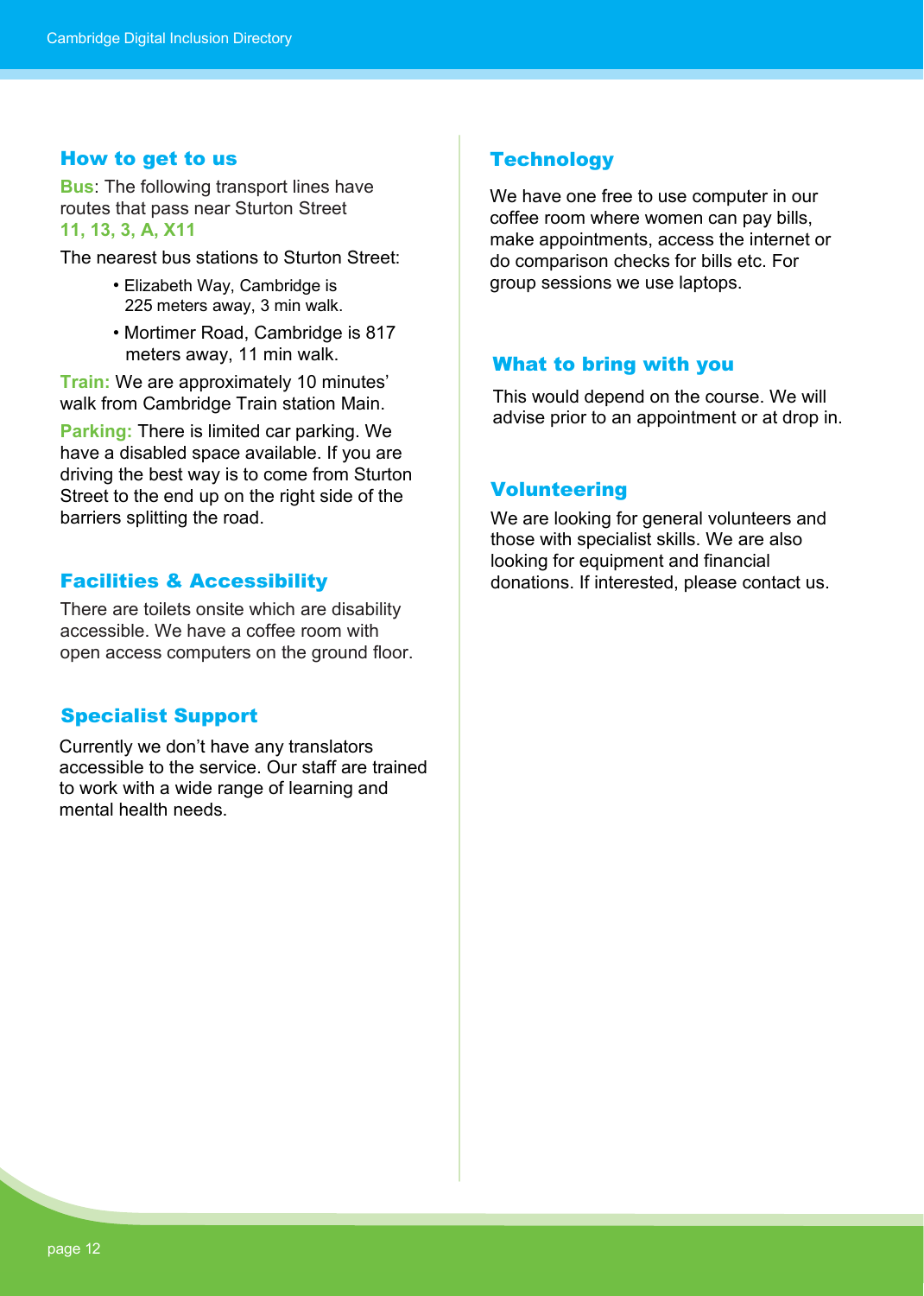# <span id="page-12-0"></span>Cambridgeshire County Council

**Digital access for public use in several locations across Cambridge**

# What we do

We provide access and facilities for the public to use the internet, learn new digital skills, scan, print and download e-books.

Cambridge Central and City library volunteer online demonstrators and computer buddies are available to offer free assistance with online government forms, such as bus pass applications and help with downloading the library's e-offer and using the free library app.

Volunteers can provide general assistance with using tablets and PCs, including internet searching, using emails and other basic operational functions. Volunteers either use the library PC or iPad, or the customer can bring in the own device. We do not offer technical assistance or help with hardware problems.

# Contact details

Cambridgeshire Libraries, Unit 7 Oak Court, Lakes Business Park, Willow Road, Fenstanton PE28 9RB

Web: [www.cambridgeshire.gov.uk/library](https://www.cambridgeshire.gov.uk/library)

Email: [your.library@cambridgeshire.gov.uk](mailto:your.library@cambridgeshire.gov.uk)

Tel: 0345 045 5225

Facebook: [www.facebook.com/](https://www.facebook.com/CambridgeshireLibraries) **[CambridgeshireLibraries](https://www.facebook.com/CambridgeshireLibraries)** 

Facebook Families: [@CambslibFamilies](https://www.facebook.com/CambslibFamilies)

Twitter: [www.twitter.com/cambslib](https://twitter.com/cambslib)

Instagram: @cambslib

Youtube[: Cambridgeshire Libraries](https://www.youtube.com/channel/UCqTsenjKqV2Iq2A7zpo4d8w)

# Topics covered

- General advice about digital issues
- Bus pass help
- Coding and programming
- Health support
- Learn My Way
- Microsoft Office
- Emailing
- Using the web for searches
- Safe browsing
- Accessing local services and events
- Help with customer enquiries, general to specific information e.g., local information, statistics, government publication, business, maps, council services
- Guide customers to health information sources online
- Free access to online resources 24/7, accessible using your library card and PIN. Our resources include online dictionaries, encyclopaedias, biographies, access to research, e-magazines, e-books, e-newspapers

### When and where we work

We work across Cambridgeshire. We are open Monday to Saturday.

**Central Library, Cambridge:** This is a drop-in service, but appointments are also available. Appointments usually last one hour and there is a maximum of three sessions available per volunteer/customer. Please note these times are subject to change. Check with the library staff for more information.

*continued>*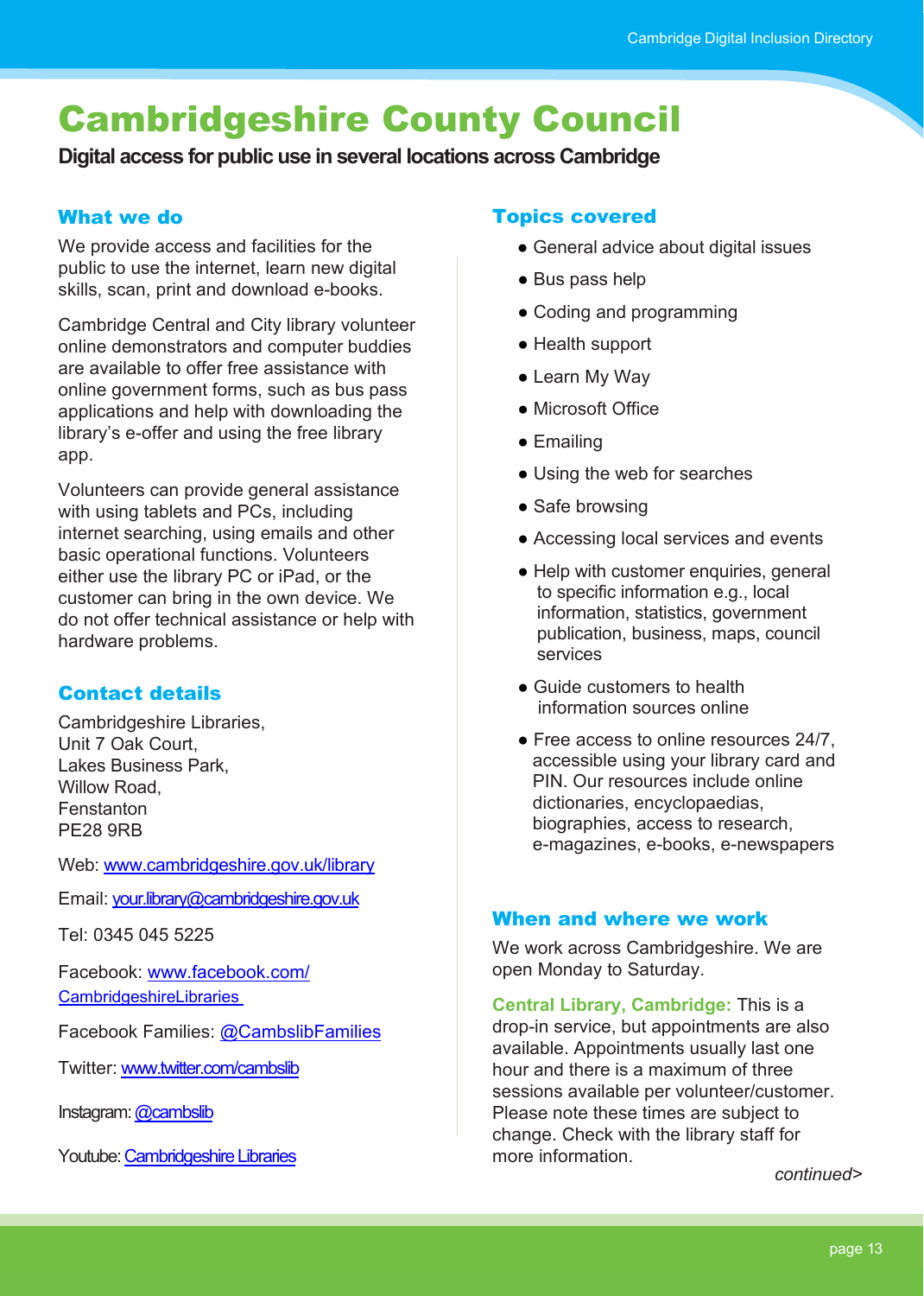The Information Team, comprised of library staff, is available at Cambridge Central Library daily (subject to availability) for dropin only digital enquiries and to offer digital assistance as outlined above.

#### Type of sessions offered

One to one.

#### City branch libraries

ARBURY: 1 Saturday morning per month.

**BARNWELL ROAD:** Thursday afternoons 3pm onwards.

CHERRY HINTON: Wednesdays 10:30am to 1:30pm, mostly appointments

**MILTON ROAD:** Every other Wednesday 10am to 12pm

**ROCK ROAD:** 2nd and 4th Fridays of each month 4:15 to 5pm

#### How to get to us

**Arbury Court Library** Arbury Court, Cambridge CB4 2JQ

#### **Opening times**

- Monday 3pm 6pm
- Tuesday 9am 5pm
- Wednesday Closed
- Thursday 9am 1pm
- Friday 9am 5pm
- Saturday 10am 2pm
- Sunday Closed

**Computers:** Free for library members & no charge for internet, email, and MS Office use.

**Free Wi-Fi:** You do not need to have a library card to use this service.

**Printer:** A4 black and white, and colour. A scanner and photocopier are available. Printing from personal laptops is not possible.

**Parking:** Nearest is at Budgens store. From Arbury Road enter Mansell Way, then 1st left.

**Bus:** Citi 1 and Citi 2 stop close to the site.

#### **Barnwell Road Library** Barnwell Road, Cambridge CB5 8RG

#### **Opening times**

- Monday Closed
- Tuesday 10am 5pm
- Wednesday 10am 5pm
- Thursday 2pm 5pm
- Friday 2pm 5pm
- Saturday 10am 1pm
- Sunday Closed

**Computers:** Available to library members & free of charge for internet, email, and MS Office use.

**Free Wi-Fi:** You do not need to have a library card to use this service.

**Printer:** A4 black and white, and colour. A scanner and photocopier are available. Personal laptop printing is not possible.

**Parking:** Shared with local shops.

**Bus:** Citi 3 stops near the site.

#### **Cambridge Central Library**

7 Lion Yard, Cambridge CB2 3QD

#### **Opening times**

- Monday 9:30am 6pm
- Tuesday 9:30am 6pm
- Wednesday 9:30am 7pm
- Thursday 9:30am 6pm
- Friday 9:30am 6pm
- Saturday 10am 6pm
- Sunday noon 4pm

**Computers:** Available to library members & free of charge for internet, email, and MS Office use. Usually limited to 1 hour per day.

**Free Wi-Fi:** You do not need to have a library card to use this service. Scanner, photocopier, & printer are available. But personal laptop printing is not possible.

#### **Park and Ride:** 2

**Parking:** Nearest is the multi-storey public car park in Grand Arcade.

**Bus:** Bus station in Drummer Street is a short walk away. Emmanuel Street 400m

**Train:** Railway station is one mile away.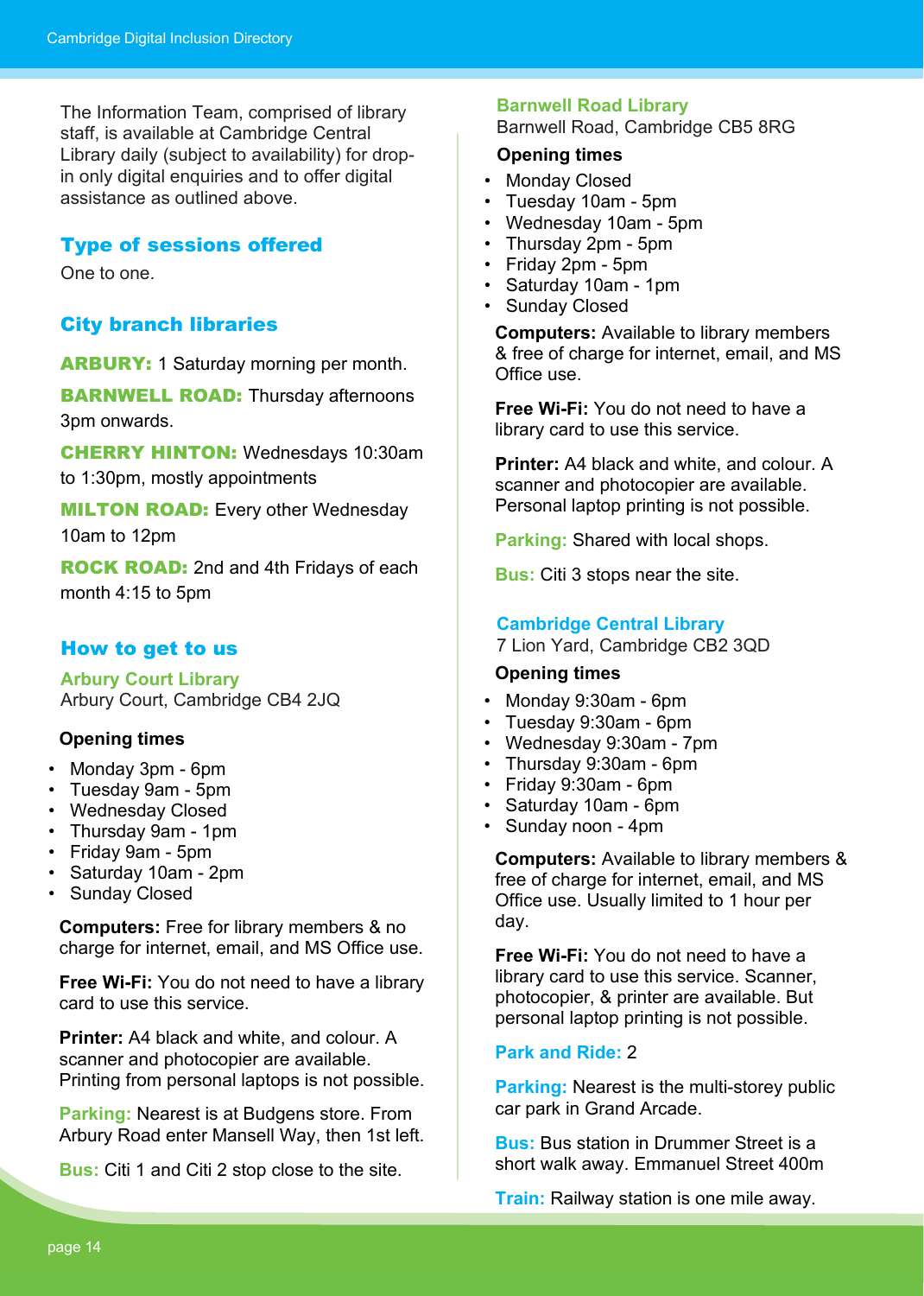### **Clay Farm Library**

Hobson Square, Trumpington, Cambridge CB2 9FN

#### **Opening times**

- Monday 9:30am 12pm
- Tuesday 9:30am 5pm
- Wednesday 9:30am 3pm
- Thursday 9:30am 7pm
- Friday Closed
- Saturday 9:30am 1pm
- Sunday Closed

In addition, the library operates on a self-service basis during Clay Farm Centre opening hours.

**Computers:** Available to library members & free of charge for internet, email, and MS Office use.

**Free Wi-Fi:** You do not need a library card to use this service. Scanner, printer, and photocopier available.

**Toilet:** Changing places facility.

**Café:** Monday to Friday, 9:30am - 4:30pm. Saturday 9:30am - 12:30pm.

**Parking: Very limited around Hobson Square** and Clay Farm Centre. The staff car park has 5 disabled spaces for centre users.

**Bus:** Service 25 & Guided Busway stop nearby.

#### **Cherry Hinton Library**

High Street, Cherry Hinton, Cambridge CB1 9HZ

#### **Opening times**

- Monday 3pm 6pm
- Tuesday Closed
- Wednesday 9am 5pm
- Thursday 9am 1pm
- Friday 9am 5pm
- Saturday 10am 2pm
- Sunday Closed

**Computers:** Available to library members & free of charge for internet, email, and MS Office use.

**Free Wi-Fi:** You do not need to have a library card to use this service. Scanner, photocopier, and printer are available. However, printing from personal laptops is not possible.

**Toilet:** Newly refurbished toilets to the right-hand side of the entrance of the recreation ground, with disability access. There is a 20p charge.

**Parking:** There is a public car park in Colville Road opposite Colville School about 75m away.

**Bus:** There is a bus stop 100m away. Citi 1 and Citi 3 stop every 10 minutes. Citi 1 300m away near the Westbrook Centre on Milton Road. Citi 2 150m near De Freville Avenue on Chesterton Road. Stagecoach 9 stops nearby on Milton Road.

#### **Milton Road Library**

Ascham Road, Cambridge CB4 2BD

#### **Opening times**

- Monday 9am 5pm
- Tuesday Closed
- Wednesday 9am 5pm
- Thursday 3pm 6pm
- Friday 3pm 6pm
- Saturday 10am 3pm
- Sunday Closed

**Computers:** Available to library members & free of charge for internet, email & Office use.

**Free Wi-Fi:** You do not need to have a library card to use this service. Scanner, photocopier, and printer are available. But, personal laptop printing is not possible.

**Toilet:** Disabled access available.

**Parking:** Street parking available after 3pm. Limited pay and display parking spaces, one disabled parking bay and some one hour only bays (9am to 3pm) on Ascham Road in front of the library.

**Bus:** Citi 1, 300m near Westbrook Centre on Milton Road. Citi 2, 150m near De Freville Avenue on Chesterton Road. Stagecoach 9 stops outside on Milton Road.

#### **Rock Road Library**

69 Rock Road, Cambridge CB1 7UG

#### **Opening times**

- Monday 9am 1pm
- Tuesday 9am 5pm
- Wednesday Closed
- Thursday 9am 5pm
- Friday 3pm 6pm
- Saturday 10am 2pm
- Sunday Closed

*continued>*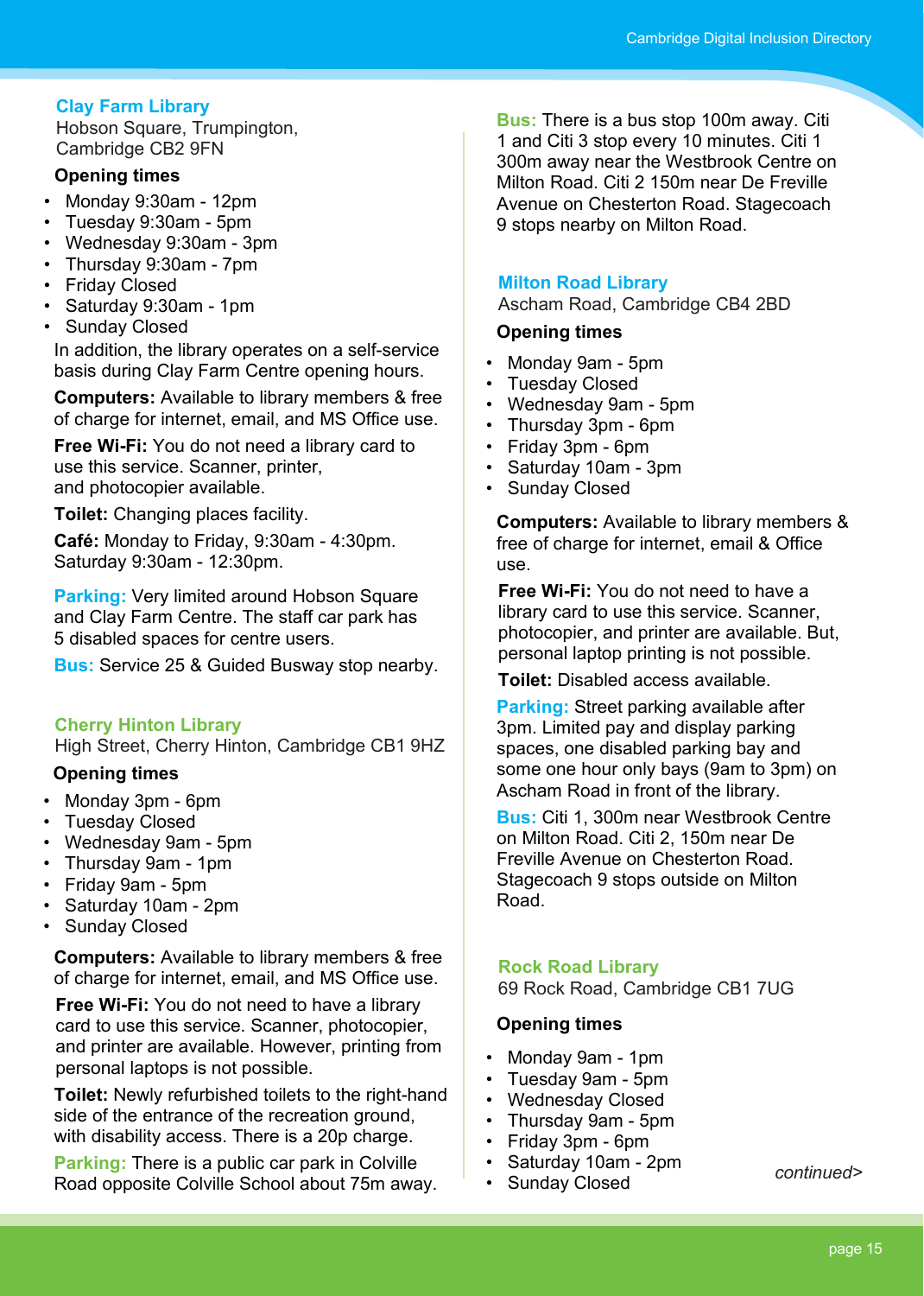**Computers:** Available to library members & free of charge for internet, email, and MS Office use.

**Free Wi-Fi:** You do not need to have a library card to use this service. Scanner, printer, and photocopier are available.

**Toilets:** Disabled access on site.

**Parking:** One disabled space outside the front of the building.

**Bus:** Citi 1 and 3 stop nearby.

### Facilities & Accessibility

Membership is free.

To join, complete the online form via [https://cambridgeshire.spydus.co.uk/cgi](https://cambridgeshire.spydus.co.uk/cgi-bin/spydus.exe/MSGTRN/WPAC/JOIN)[bin/spydus.exe/MSGTRN/WPAC/JOIN](https://cambridgeshire.spydus.co.uk/cgi-bin/spydus.exe/MSGTRN/WPAC/JOIN)

Your membership number will be emailed to you – if you would like full membership and/or a physical card you can visit any library with proof of identity and address.

#### Other Information

We have several meeting rooms for hire.

Cambridge Central Library: Conference room, meeting rooms, exhibition and foyer space.

Cherry Hinton Library: Newly refurbished meeting space equipped with projector and screen.

Rock Road Library: Newly refurbished meeting room, equipped with projector, screen and kitchen

Milton Road Library: Meeting rooms, with smart tv screens and access to a fully equipped kitchen.

#### **Volunteering**

We are looking for general volunteers to become computer buddies.

If you are interested, please apply to your local library.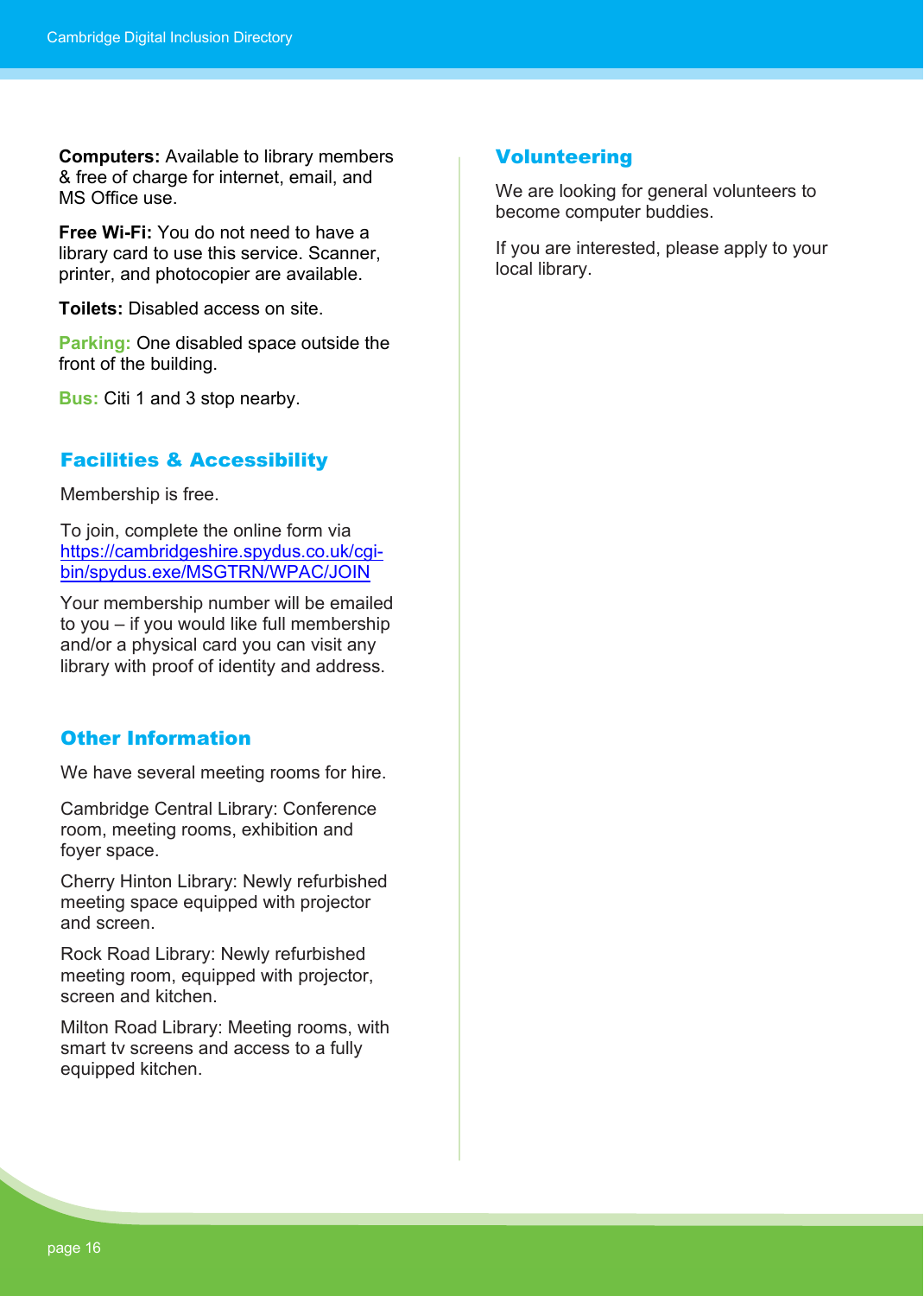# <span id="page-16-0"></span>Cambridgeshire Digital Partnership

**Cambridgeshire Digital Partnership (CDP) are a network set up to improve digital inclusion across Cambridgeshire**

#### What we do

The network shares information, promotes good practice and working relationships between service provider organisations and individuals from the voluntary, community and statutory sectors, who work to alleviate digital exclusion issues across Cambridgeshire.

They also promote and develop funding opportunities and partnerships for digital inclusion services. We host online networking events to bring people together, share learning and form partnerships.

# Contact details

16 - 18 Arbury Court, Cambridge CB4 2JQ

Web: [www.cambridgeshiredigitalpartnership](https://cambridgeshiredigitalpartnership.org.uk/) [.org.uk](https://cambridgeshiredigitalpartnership.org.uk/)

Email: [hello@cambridgeshirepartnership](mailto:hello@cambridgeshirepartnership.org.uk) [.org.uk](mailto:hello@cambridgeshirepartnership.org.uk) 

Phone: 07564 713111

Social Media: [@CambsDigi](https://twitter.com/CambsDigi)

### Where we work

- Cambridge City
- South Cambridgeshire
- East Cambridgeshire
- Huntingdonshire
- Fenland
- Peterborough

#### Services offered

● Signposting (Cambridgeshire Digital Partnership (CDP) are a network set up to improve digital inclusion across Cambridgeshire.)

### Accessibility & Communication

We ensure that events and our website remain accessible.

### Help needed

We would like to ensure groups are aware that they can join the network to share their projects and learn from others.

### Additional Information

If you want to connect with others, get in touch.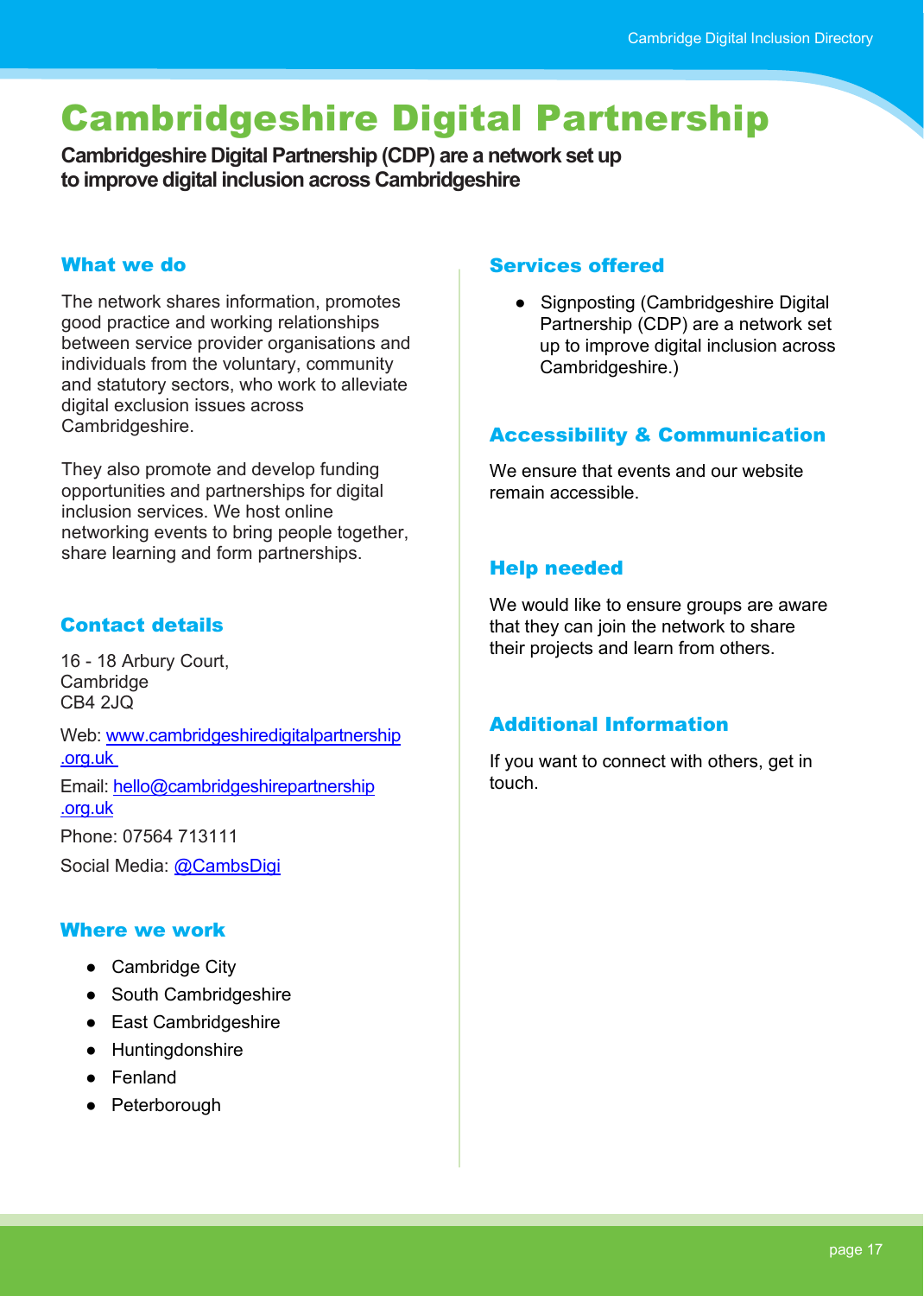# <span id="page-17-0"></span>Cambridgeshire Skills

**Cambridgeshire Skills enables people to develop their skills, supporting progression in or into work and education, and enabling participation in society**

### What we do

We offer a range of Community Learning and Accredited courses in a variety of learning options. These include Face to Face, Online Livestream and Online Roll on Roll off.

# Contact details

Cambridgeshire Skills, 34 Station Rd, March PE15 8LE

Web:<https://www.cambsals.co.uk/>

Email: [cambsals@cambridgeshire.gov.uk](mailto:cambsals@cambridgeshire.gov.uk) Tel: 01353 613013 Facebook: [@CambridgeshireSkills](https://www.facebook.com/CambridgeshireSkills)  Twitter: [@CambsSkills](https://twitter.com/CambsSkills)

### When and where we work

Monday to Friday 8:45am - 5pm

- Cambridge City
- South Cambridgeshire
- East Cambridgeshire
- Huntingdonshire
- Fenland

Our service is Cambridgeshire County wide.

### Type of session

Adult Learning Courses with a traditional classroom set up.

# Facilities & Accessibility

Each venue where we deliver courses has toilet facilities - we conduct a venue risk assessment for each of our locations.

### What to bring with you

**Identification** 

#### Services offered

- Digital Health and Wellbeing
- Digital Skills
- Online Safety
- Online Courses (e.g., LearnMyWay)
- Online Courses working towards a qualification (e.g., Level 2 NVQ, ECDL, etc.)
- Signposting, Loan of devices/connectivity

#### Communication

We offer ESOL courses, BSL support and our staff and volunteers are trained.

#### Technology services

Contact our Admissions Team for further information on our adaptive technologies on 01353 613013.

### Other Information

We offer Adult Learning to persons aged 19+, if you earn under £20,000, have been a resident of the EEA for at least 3 years and have a Cambridgeshire Postcode our courses may be fully funded to you.

### Volunteers and help needed

Cambridgeshire Skills want to work collaboratively with orgs, employers and businesses

#### Additional Information

Contact us on 01353 613013 to find out what we offer as a service.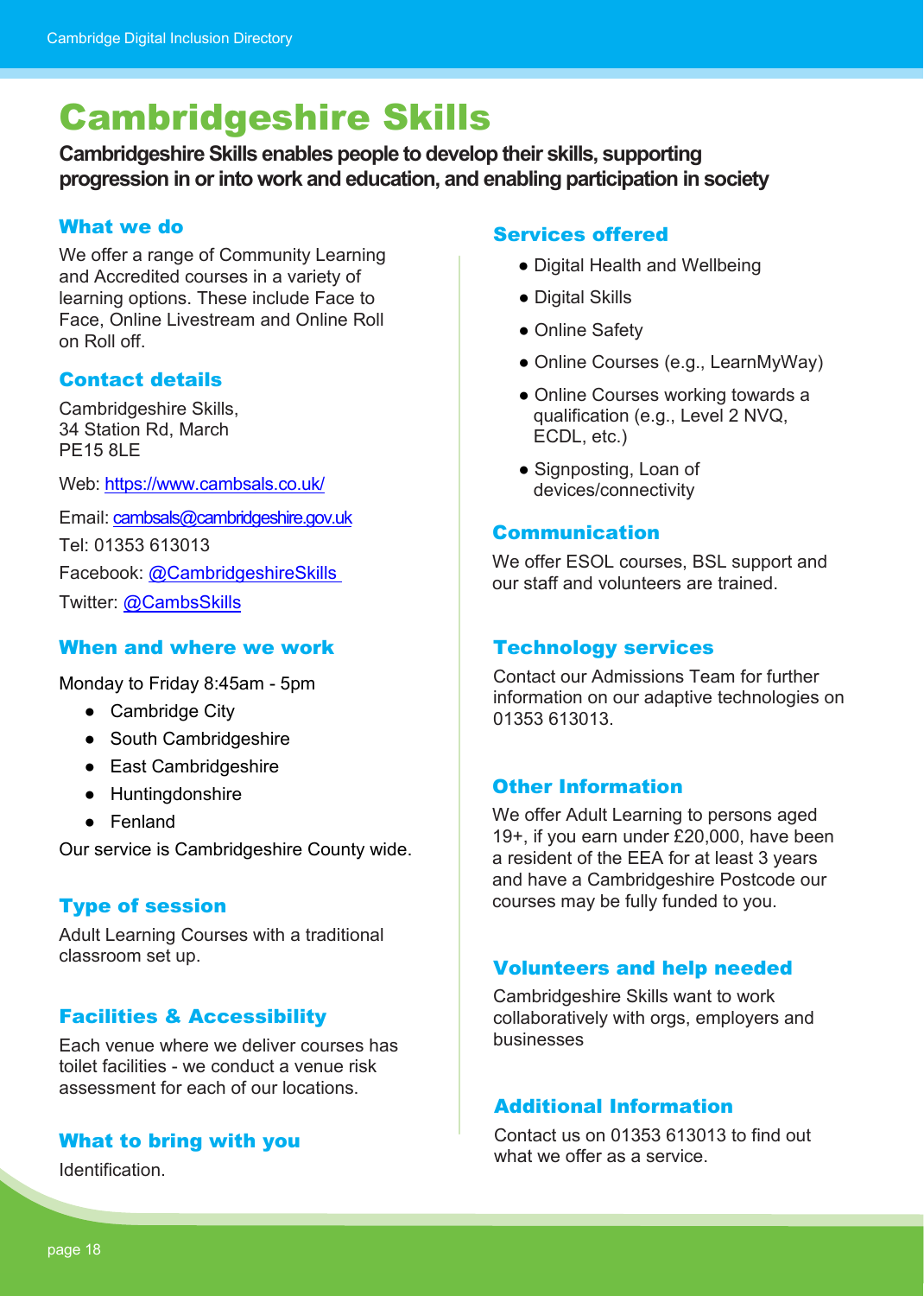# <span id="page-18-0"></span>CamCare UK

**CamCare UK is a nonprofit Govt registered Charity which works for its local needs in Cambridgeshire**

#### What we do

STEM outreach courses on Robotics and Electronics, training to senior citizens for digital technologies

# Contact details

54 Bisley Crescent, Upper Cambourne, Cambridge CB23 6JA

Web:<https://camcare.org.uk/>

Email: [camcare.uk@gmail.com](mailto:camcare.uk@gmail.com)

Tel: 07852753216

Facebook: [https://www.facebook.com/](https://www.facebook.com/CamCareUK) **CamCareUK** 

# When and where we work

Online throughout the year, Face to face on Sunday afternoons and on request.

- Cambridge City
- South Cambridgeshire
- East Cambridgeshire
- Huntingdonshire

# Services offered

- Digital Health and Wellbeing
- Digital Skills
- Online Courses (e.g., LearnMyWay)
- Coding & Programming
- Basic technical support

# Type of session

Virtual, one to one, and in groups.

#### Location

Blue Space in Cambourne

### What to bring with you

Laptop.

### Other Information

Mentored by STEM professional with more than 30 years of experience.

# Volunteers and help needed

Animation, creating flyers.

# Additional Information

We have reached more than 4500 students globally.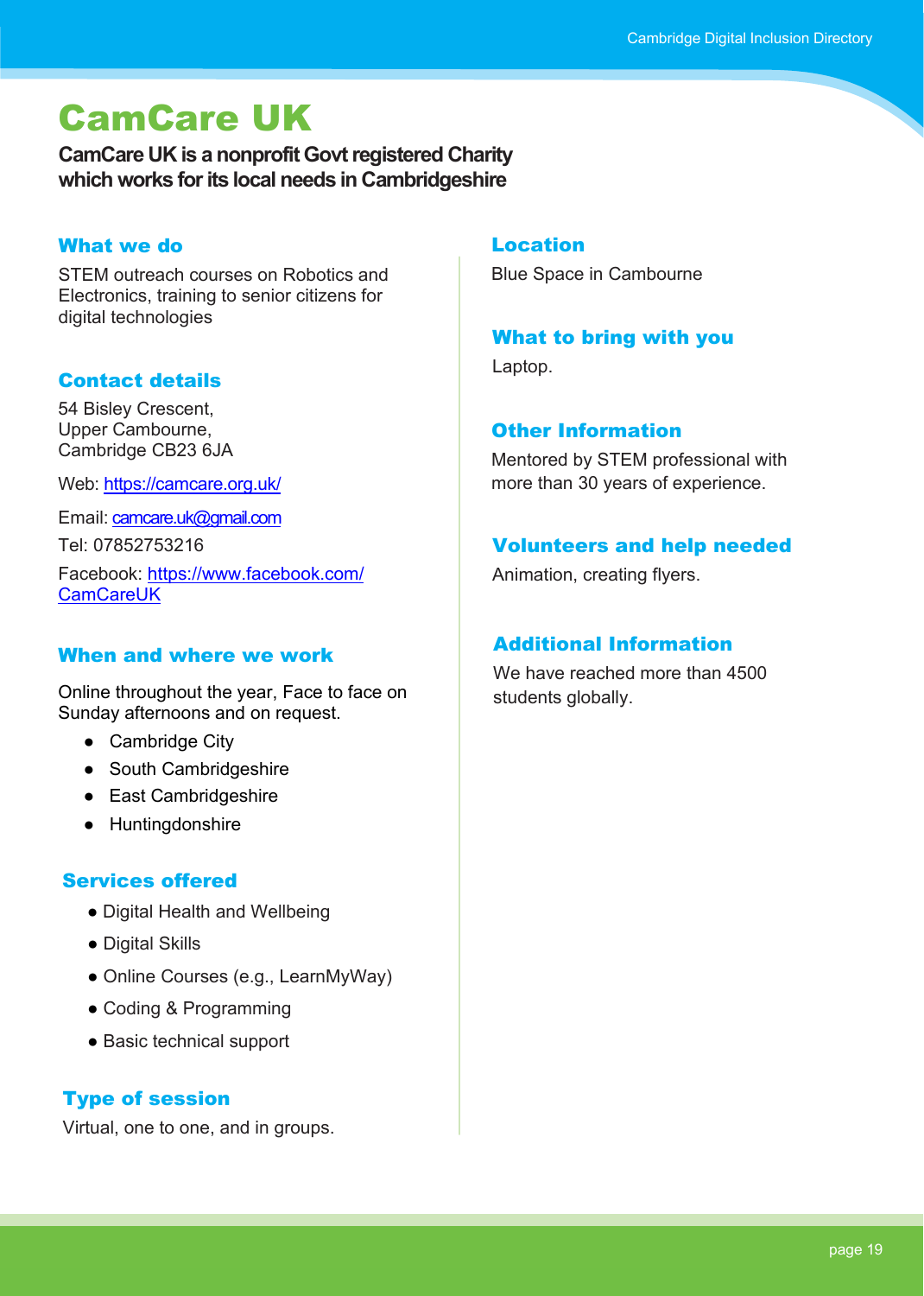# <span id="page-19-0"></span>Cam Sight

#### **Training, advice, and support for people with low vision and blindness**

#### What we do

Cam Sight has centres in Cambridge and Wisbech plus a Mobile Unit service. Training, advice, and support for the use of technology is available.

# Contact details

Cam Sight (Cambridge), 167 Green End Road, Chesterton CB4 1RW

Tel: 01223 420033 (Cambridge)

Cam Sight (Wisbech), 14 Chapel Road, Wisbech PE13 1RF

Tel: 01945 660795 (Wisbech)

Web: [www.camsight.org.uk](https://www.camsight.org.uk/)

Email: [info@camsight.org.uk](mailto:info@camsight.org.uk)

Twitter: [www.twitter.com/camsight](https://twitter.com/camsight)

Facebook: [www.facebook.com/](https://www.facebook.com/camsight.org.uk) [camsight.org.uk](https://www.facebook.com/camsight.org.uk)

#### Our services

#### **Low Vision Equipment Centres**

Chesterton: Telephone to check opening hours

Wisbech: Telephone to check opening hours

Cam Sight's Low Vision Equipment Centres in Cambridge and Wisbech stock a wide range of demonstration equipment. Our trained staff are on hand to show you what is available and how to use it.

We can advise on the most useful equipment and provide support with the purchase. We can also provide information and knowledge on specific items and research upon request.

# Technology Service (Cambridge)

The Technology Service supports people with low vision and blindness to use computers & a range of technologies with magnification,

speech and voice recognition.

For information or to book a training session: Contact Jerry Gilbert, Tel: 01223 420033 Email: [jerry@camsight.org.uk](mailto:jerry@camsight.org.uk)

### **Other Services**

Cam Sight supports people of all ages with low vision and blindness to live the lives they choose. Beyond supporting digital inclusion, we run peer support groups for all ages, emotional support, practical advice and assistance, sports and leisure activities and volunteer support.

#### When and where we work

We work across Cambridge, South Cambs, East Cambs and Fenland.

### Type of sessions offered

One to one and group sessions.

### How to get to us

#### **Cam Sight Chesterton:**

167 Green End Road, Cambridge CB4 1RW

**Bus:** Citi 2 stops directly outside Cam Sight on Ashfield Road.

**Cycle:** Bike racks behind the building

**Parking:** Parking is available behind the building, accessible via a narrow driveway.

Visitors can also park in front of the building. Parking is available in nearby residential roads.

The building is clearly visible from the road and has Cam Sight logos across the frontage.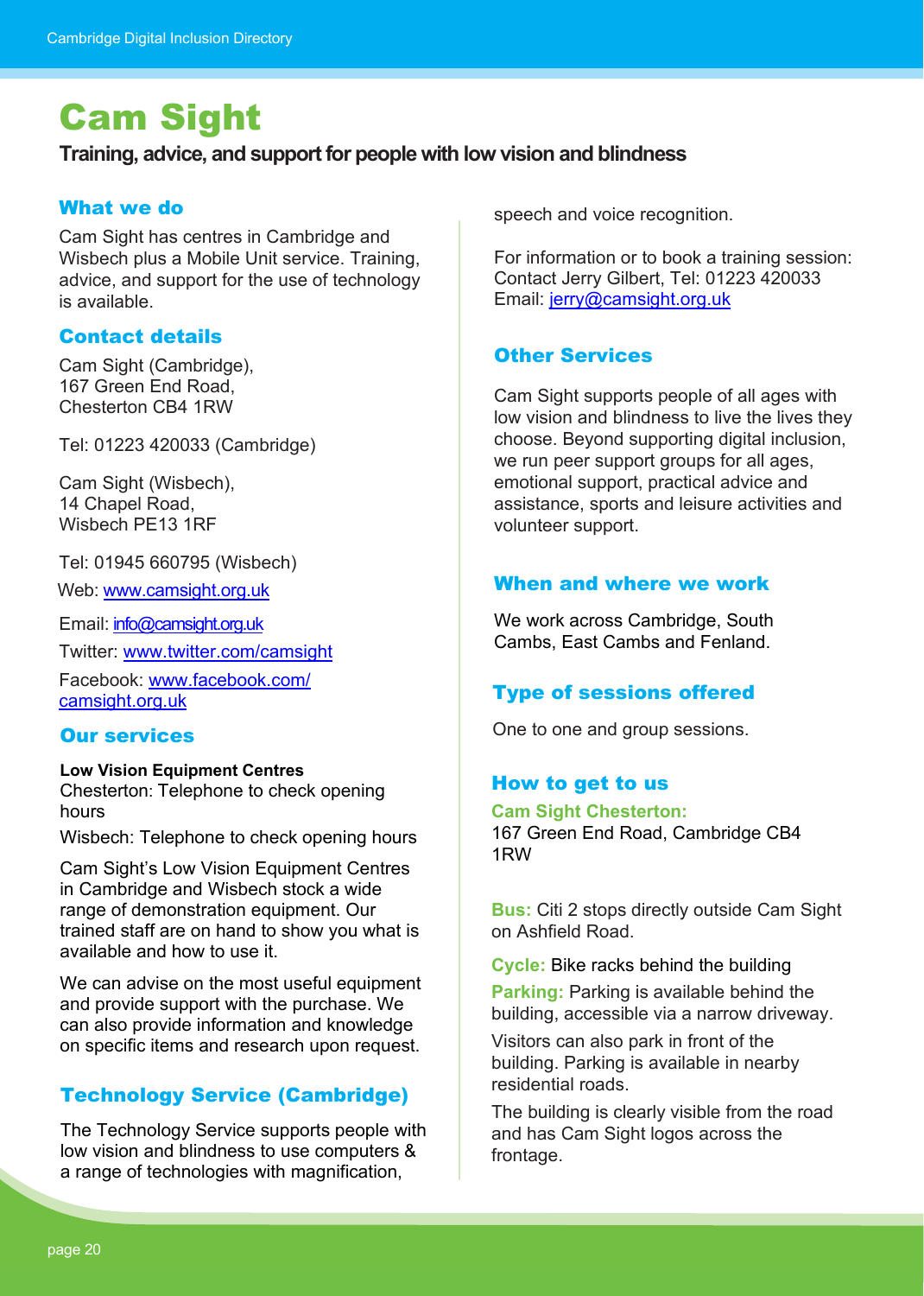#### How to get to us

**Cam Sight Wisbech:** 14 Chapel Road, Wisbech PE13 1RF

**Bus:** The 46 bus stops nearby at Wisbech North Street (westbound)

**Parking:** Free parking is available at the Chapel Road car park, which is a twominute walk away.

### Facilities & Accessibility

#### **Cam Sight Chesterton**

The building is wheelchair accessible, with a ramp leading up to the front door from the pavement. There is an accessible toilet available. Guide dogs are welcome. We have dog bowls available, and a dog spend pen at the back for the car park. Tea, coffee, and water is offered to all visitors.

#### **Cam Sight Wisbech**

There is step-free access to the building from the road. Guide dogs are welcome, and we have dog bowls available. Tea, coffee, and water is offered to all visitors.

### Specialist support

All staff and volunteers are trained in guiding and supporting people with low vision and blindness.

### Volunteers and help needed

We are looking for general volunteers and those with specialist skills, and for financial or equipment donations.

If you are interested, please contact us.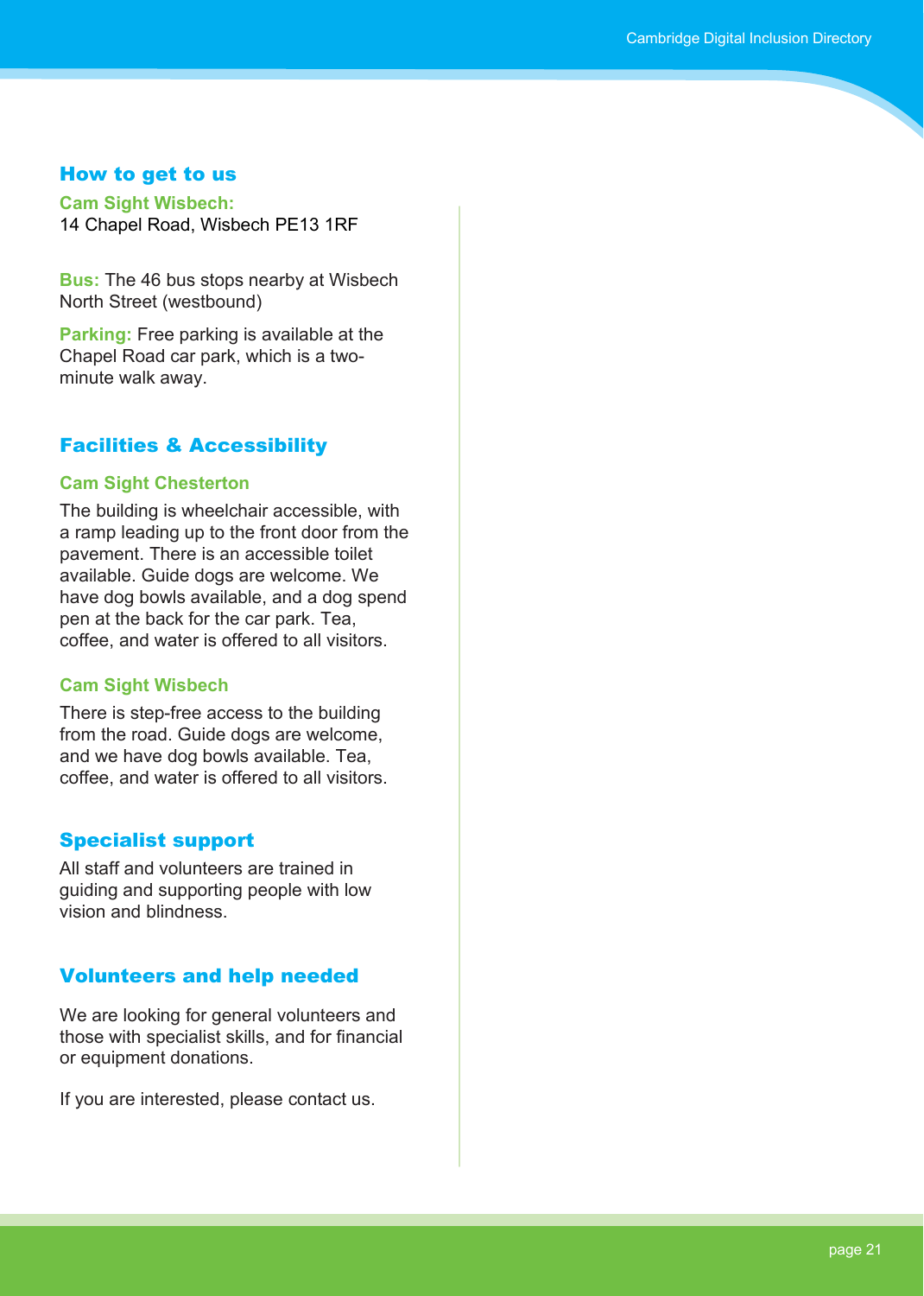# <span id="page-21-0"></span>Care Network Cambridgeshire

**Care Network works with statutory and voluntary partners to help local people stay healthy, independent and in touch with their community. We work with adults and community groups to help them access the support they need, taking a holistic, person-centred approach**

#### What we do

Our Help at Home staff and trained volunteers can provide short-term support to people on hospital discharge, or in the community, to stay safe and well at home.

Our expert Community Navigators can help people access available support services and activities to meet their individual needs.

Our wellbeing staff and trained volunteers provide a range of one-to-one support that enhances wellbeing and boosts confidence and independence.

Our Project Catalyst and Health Fenland teams work with new and existing community groups from initial set-up to practical support to remain sustainable. This includes help to apply for grants.

### Volunteering

We rely on our wonderful volunteers to help provide services and offer varied and flexible volunteering opportunities.

If you are interested, please contact us.

#### Contact details

Care Network Cambridgeshire, 18 Broadway House, 149-151 St Neots Road, Hardwick CB23 7XR

Tel: 01954 211919

Web: [www.care-network.org.uk](https://care-network.org.uk/)

Email: [admin@care-network.org.uk](mailto:admin@care-network.org.uk)

Twitter: [www.twitter.com/CareNetworkCamb](https://twitter.com/CareNetworkCamb)

Facebook: [www.facebook.com/](https://www.facebook.com/CareNetworkCambridgeshire) [CareNetworkCambridgeshire](https://www.facebook.com/CareNetworkCambridgeshire)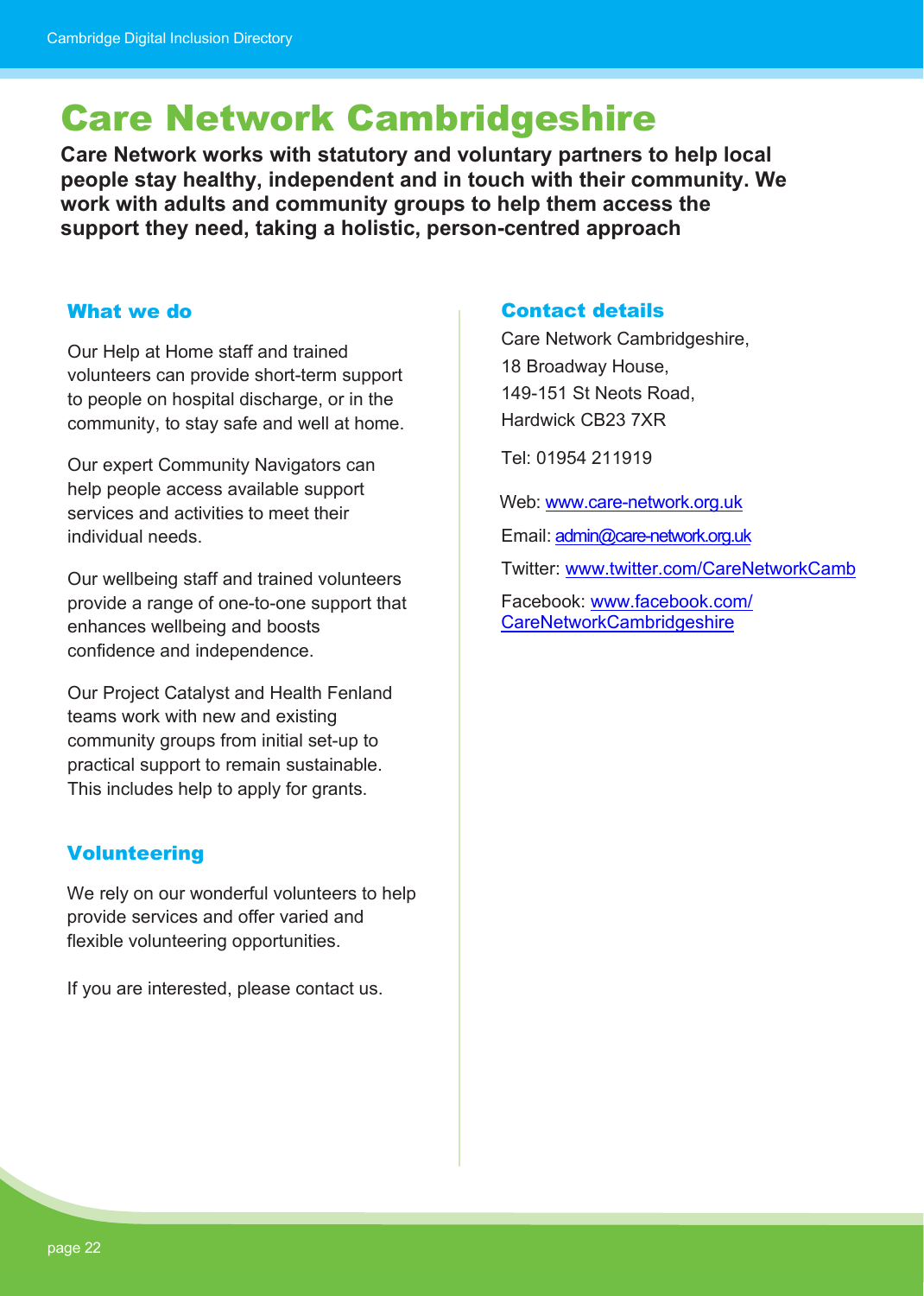# <span id="page-22-0"></span>The Clay Farm Centre

**Community centre with computers available for public access**

# What we do

We offer a library and access to public network computers for anyone to use and help with printing documents. The library also has a digital access offer including 'Learn My Way' free online courses to help develop digital skills. Central Library have a more extensive offer if you would benefit from one to one or group support.

We offer bus pass/blue badge support where possible on Tues 10am-12pm and Thurs 10am-12pm. Please bring all the ID, documentation, and personal information you may need. Where we cannot assist you with these, we can make appointments for people to return for assistance at a later date/time or can signpost you to support elsewhere.

# Contact details

The Clay Farm Centre, Hobson Square, Trumpington, Cambridge CB2 9FN

Tel: 01223 457232

Web: [www.cambridge.gov.uk/clay-farm-centre](https://www.cambridge.gov.uk/clay-farm-centre)

Email: [clayfarmcentre@cambridge.gov.uk](mailto:clayfarmcentre@cambridge.gov.uk)

Facebook: [www.facebook.com/clayfarmcentre](https://www.facebook.com/clayfarmcentre)

Twitter: [www.twitter.com/clayfarmcentre](https://twitter.com/clayfarmcentre)

# When and where we work

The centre is open to users from across Cambridge and South Cambs.

### **Opening times:**

- Mon to Weds 9am 5pm
- Thursday 9am 7pm
- Friday 9am 5pm
- Saturday 9:30am 1pm

#### How to get to us

The Clay Farm Centre is on Hobson Square, at the end of Lime Avenue in Trumpington.

The centre is a short walk from the Trumpington park and ride, along the guided busway.

Alternatively, you can take the guided bus routes A or D from the park and ride.

Foster Road is the closest stop to the centre.

# Facilities & Accessibility

There are toilets on site. A café and semiquiet space are also available. Accessibility dogs only.

# Type of sessions

The library also has a digital access offer including 'Learn My Way' free online courses to help develop digital skills. Central Library have a more extensive offer if you would benefit from one to one or group support.

# **Technology**

8 public network computers are free to use. People can bring their own devices and use the public Wi-Fi.

# What to bring with you

A library card to use the public network PCs. Any ID, documentation, or personal information you may need to fulfil any specific tasks you hope to accomplish.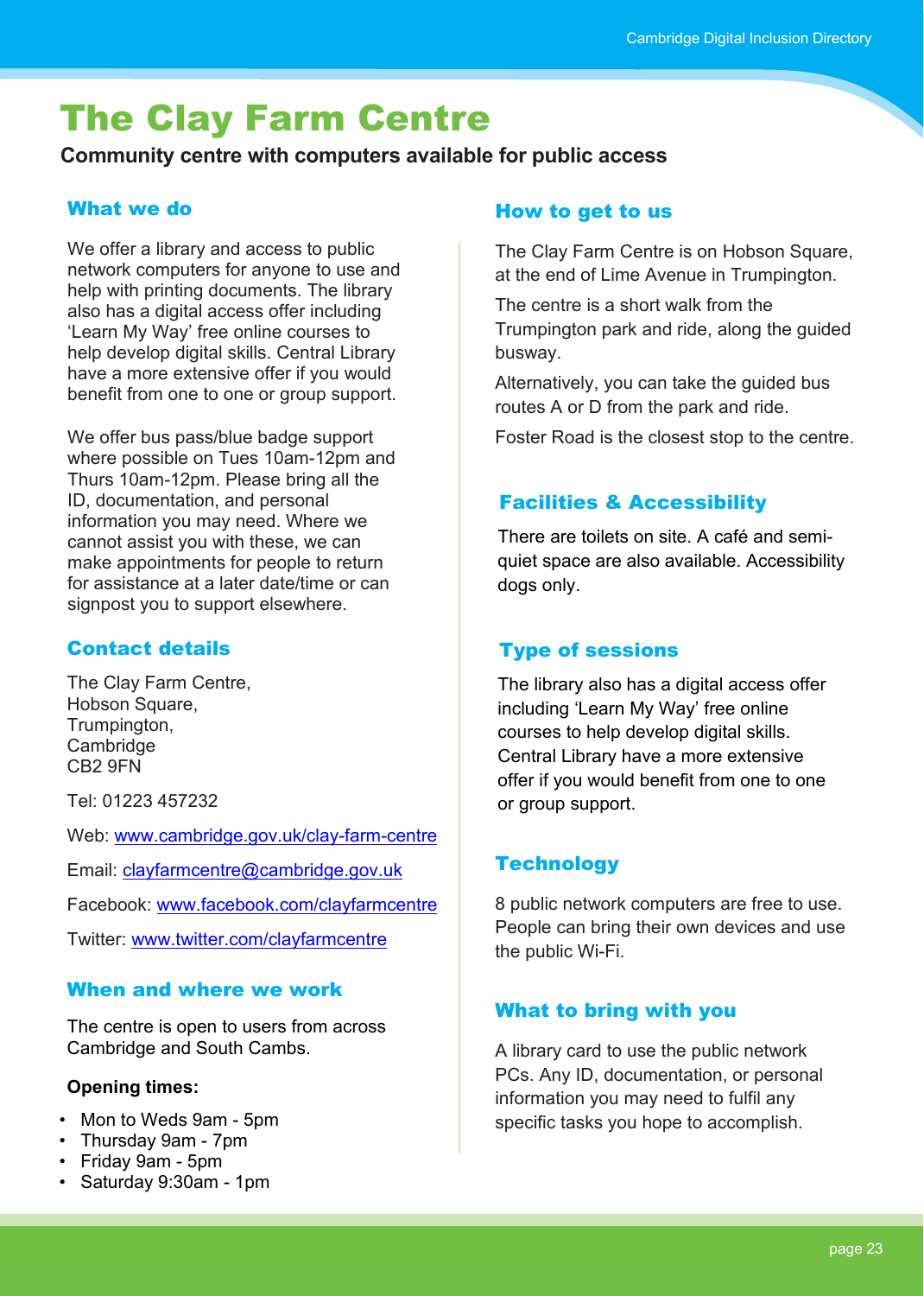# <span id="page-23-0"></span>Disability Cambridgeshire

**Information, support, and advice for disabled people**

#### What we do

We give free, confidential, and impartial advice on most issues relating to disability via our five day a week advice line and offer appointments at our offices in Orwell House and in the community. We can help by providing information and support about disability related problems including direct payments or funding for your care. This includes advice and help with benefit entitlements, (including what you can and cannot claim). Attendance Allowance issues. Challenging decisions and appeals to DLA and/or PIP. Our website is fully accessible can be used by people with physical and sensory disabilities. We can also help people who have additional needs.

### Contact details

Disability Cambridgeshire, Orwell House, Cowley Road, Cambridge CB4 0PP

Web: [www.disability-cambridgeshire.org.uk/](https://disability-cambridgeshire.org.uk/)

Email: [admin@disability-cambridgeshire](mailto:admin@disability-cambridgeshire) [.org.uk](mailto:admin@disability-cambridgeshire)

Tel: 01223 755610

Twitter: [www.twitter.com/disabilitycambs](https://twitter.com/disabilitycambs)

Facebook: [www.facebook.com/](https://www.facebook.com/disabilitycambridgeshire) [disabilitycambridgeshire](https://www.facebook.com/disabilitycambridgeshire)

#### Services offered

- Applying for benefits
- Challenging benefit decisions
- Bus pass help
- Financial and money advice
- Accessing local services and events
- Transport
- Independent Living
- Social Care

#### When and where we work

- Cambridge
- South Cambs
- East Cambs
- Hunts
- Fenland
- Cambridgeshire

#### Type of sessions offered

One to one.

#### How to get to us

**Rail:** Cambridge North station is in the suburb of Chesterton, close to Cambridge Science Park. The station is on the Fen Line.

**Bus:** Take Stagecoach for Milton Road park and ride and get off near Science Park (on Milton Road). Busway A also stops near the Science Park (on Milton Road).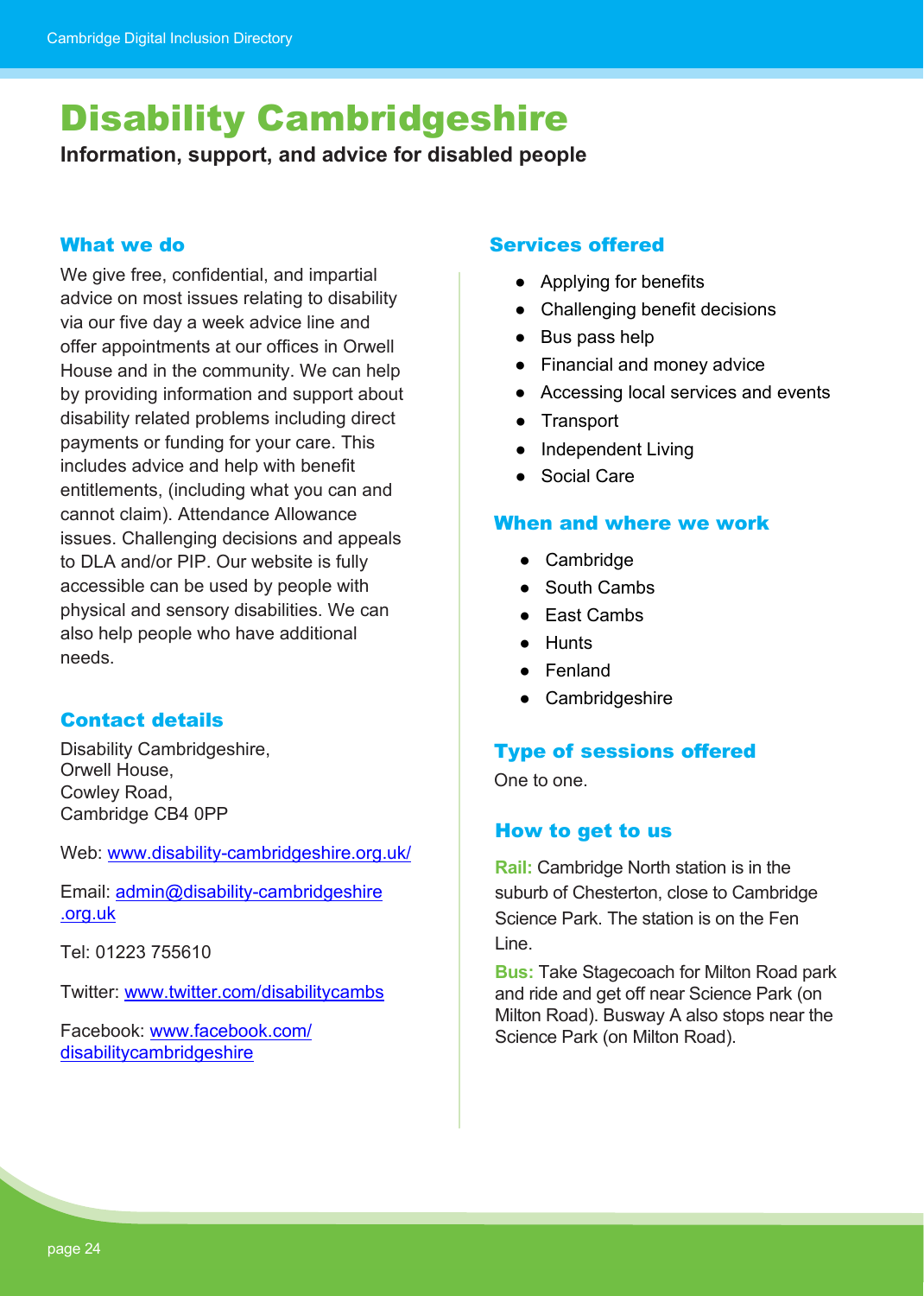#### Facilities & Accessibility

We welcome people with physical, sensory, and neurological impairments, their families, and carers. Guide dogs are welcome. There are accessible toilets and plenty of blue badge parking.

#### **Technology**

We have a new, inclusive IT system offering support to people with physical and sensory impairments. We work with the latest versions of Windows and Office. Attendees are welcome to bring their own devices. Our website also has factsheets related to disability issues.

#### What to bring with you

Bring all your relevant paperwork and if applying for benefits, information about your income and outgoings.

### **Volunteering**

We are looking for general volunteers and those with specialist skills. We are also looking for partners to support our work and financial contributions. If you are interested, please contact us.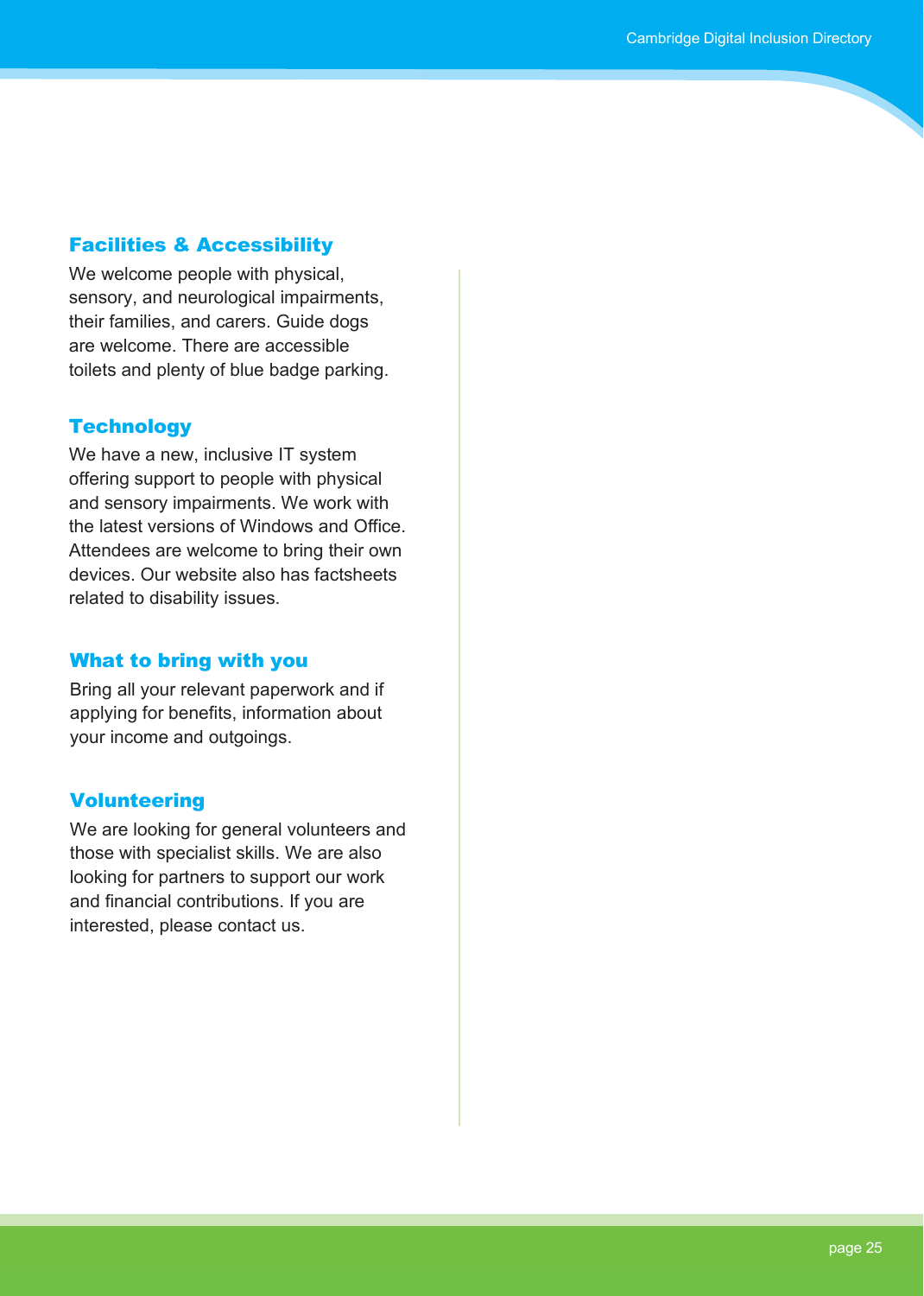# <span id="page-25-0"></span>The EDGE Café (Recovery Hub)

**A community Café, with a focus on recovery from addiction and mental ill health. We offer many groups and workshops which are available to all, free of charge.**

#### What we do

We offer many groups and workshops which are available to all, free of charge.

Our Digital Inclusion group runs Thursdays, 1pm till 2:45pm. This group is aimed at individuals with no access or connectivity, who can drop in and use one of our 3 available laptops.

There is some guidance/support available, although it is not a structured class, more of an ad-hoc drop in **Example 20 and where we work** 

# Contact details

351 Mill Road, Cambridge CB1 3DF

Tel: 01223 212478

Web: [www.theedgecafecambridge.com](http://www.theedgecafecambridge.com/)

Email: [gail@theedgecafecambridge.com](mailto:gail@theedgecafecambridge.com)

Instagram: [www.instagram.com/theedgerecoverycafe](https://www.instagram.com/theedgerecoverycafe)

Twitter: [www.twitter.com/theEDGEcafe](https://twitter.com/theEDGEcafe)

Facebook: [www.facebook.com/theedgecafecambridge](https://www.facebook.com/theedgecafecambridge)

#### Topics Covered

- Internet access
- Basic technical support
- Applying for housing/home swap
- Signposting
- Assisted Digital (support with applying for or booking services, completing other online forms)

Located within Cambridge, The EDGE is open Monday to Friday, 9am – 4pm & Saturday, 10am – 4pm

The Digital Inclusion Group is on Thursdays, 1pm – 2.45pm

#### How to get to us

351 Mill Road, Cambridge, CB1 3DF. Near the Central Mosque

**Bus:** Citi 2 stops outside the mosque; we are about 100 yards further on - just in Brookfields Hospital Site.

### **Technology**

We have 3 laptops available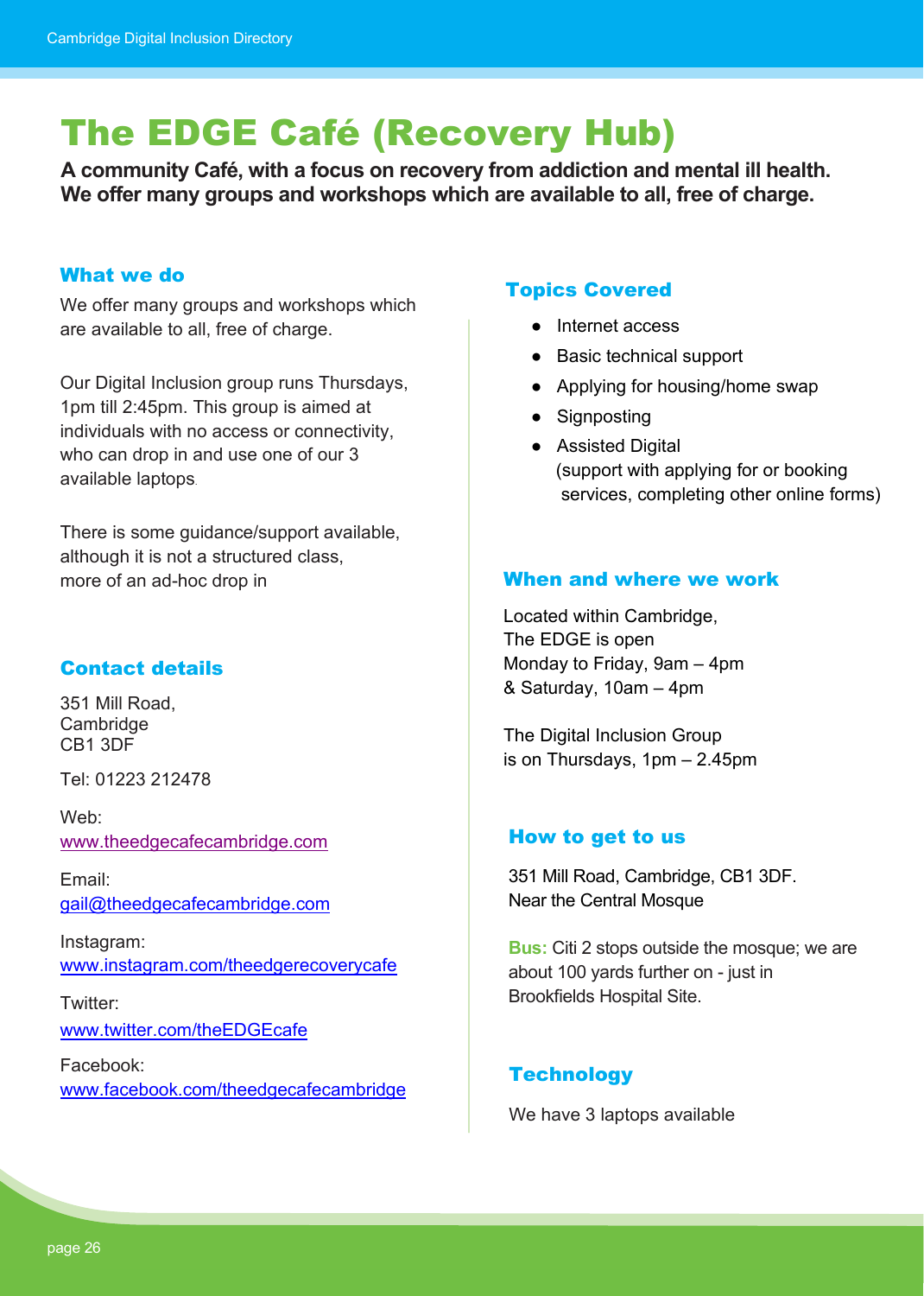### Type of sessions offered

Our Digital Inclusion group runs Thursdays, 1pm till 2:45pm. This group is aimed at individuals with no access or connectivity, who can drop in and use one of our 3 available laptops.

Ad-hoc, non-structured Digital Inclusion sessions.

Floating one to one support and guidance is available.

# Facilities & Accessibility

The group is in a corner of a café, there is an accessible toilet on site, dogs are welcome

### Communication

We don't offer specific support; we are a kind place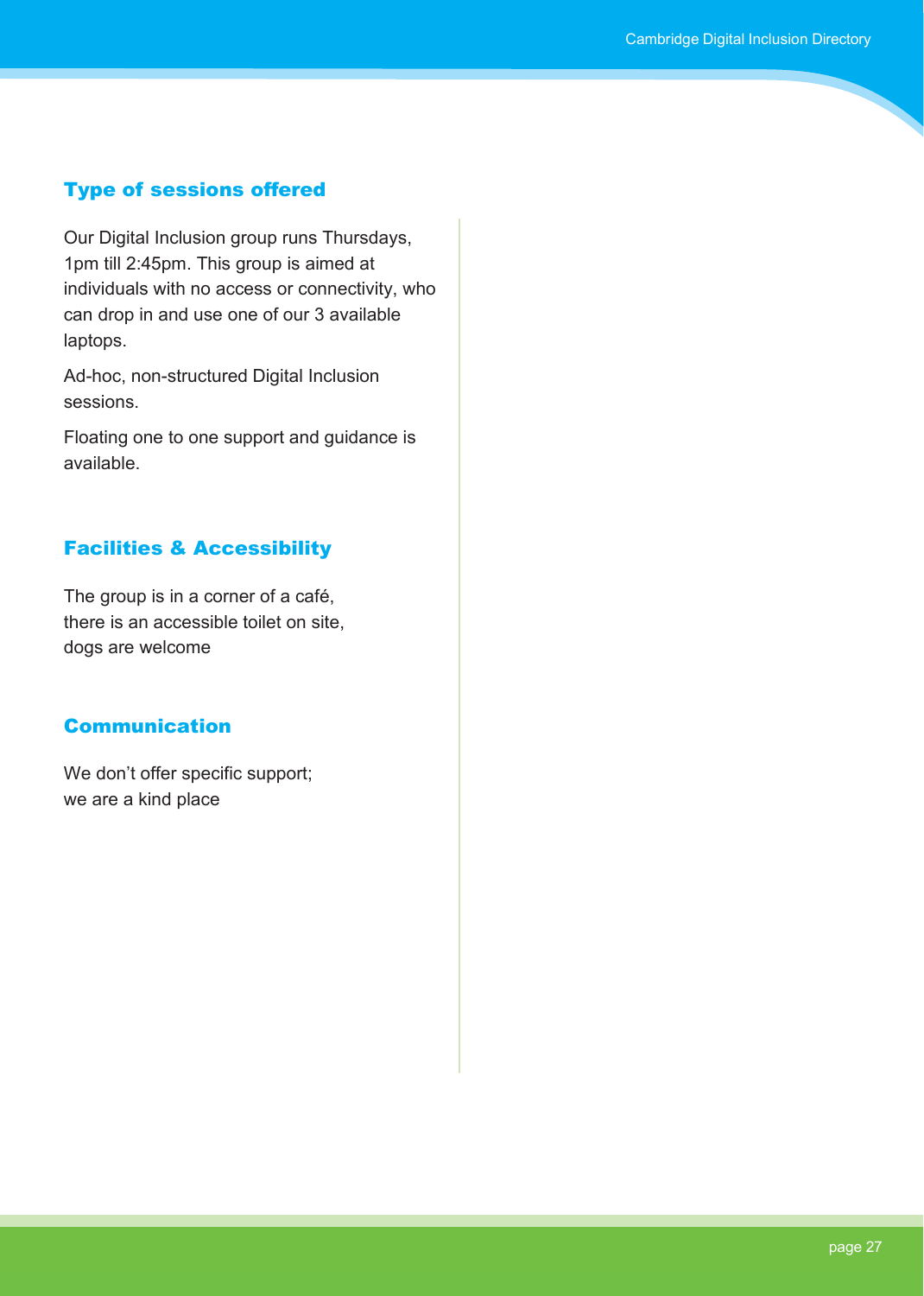# <span id="page-27-0"></span>Make Do and Mend

# **Digital support for people with mental health needs or at risk of social isolation**

#### What we do

We specifically cater for anyone with mental health needs. We offer a friendly and calm environment where people can come and receive digital support. Our volunteers have good computer skills.

# Contact details

70 Bishops Road, Trumpington, Cambridge, CB2 9NH

Tel: 07736 916431

Web: [www.makedoandmendinfo.co.uk](https://makedoandmendinfo.co.uk/)

Email: [makedoandmendmail@gmail.com](mailto:makedoandmendmail@gmail.com)

Facebook: [www.facebook.com/](https://www.facebook.com/makedoandmendcambridge) [makedoandmendcambridge](https://www.facebook.com/makedoandmendcambridge)

Twitter: [www.twitter.com/](https://twitter.com/MakeDoAndMendEU) [MakeDoAndMendEU](https://twitter.com/MakeDoAndMendEU)

Instagram: [www.instagram.com/](https://www.instagram.com/makedoandmendcambs/) [makedoandmendcambs](https://www.instagram.com/makedoandmendcambs/)

### Topics covered

- Technical troubleshooting
- General advice about digital issues
- Microsoft Office
- Emailing
- Social Media
- Searching the internet
- Job searching
- Health support
- Online safety
- Managing social networks
- Projects (ancestry, cooking, etc.)
- Self-management
- Saving money; comparison sites & deals
- Accessing local services

#### When and where we work

We work across Cambridge. We are open Friday from 2 to 4pm at Castle Methodist Church, Castle Hill, Cambridge CB3 0AH. Please use the back entrance on St Peters Road & ring the bell for someone to let you in.

#### Type of sessions offered

Group sessions.

#### How to get to us

**Bus:** Citi 4 stops on Northampton Street & is a 2-minute walk up the hill to the church. Citi 5 and 6 stop on Castle Hill.

**Walk:** 20-minute walk North from city centre.

**Cycle:** Cycle racks available on site.

**Parking:** Pay and display at Pound Hill and in surrounding areas.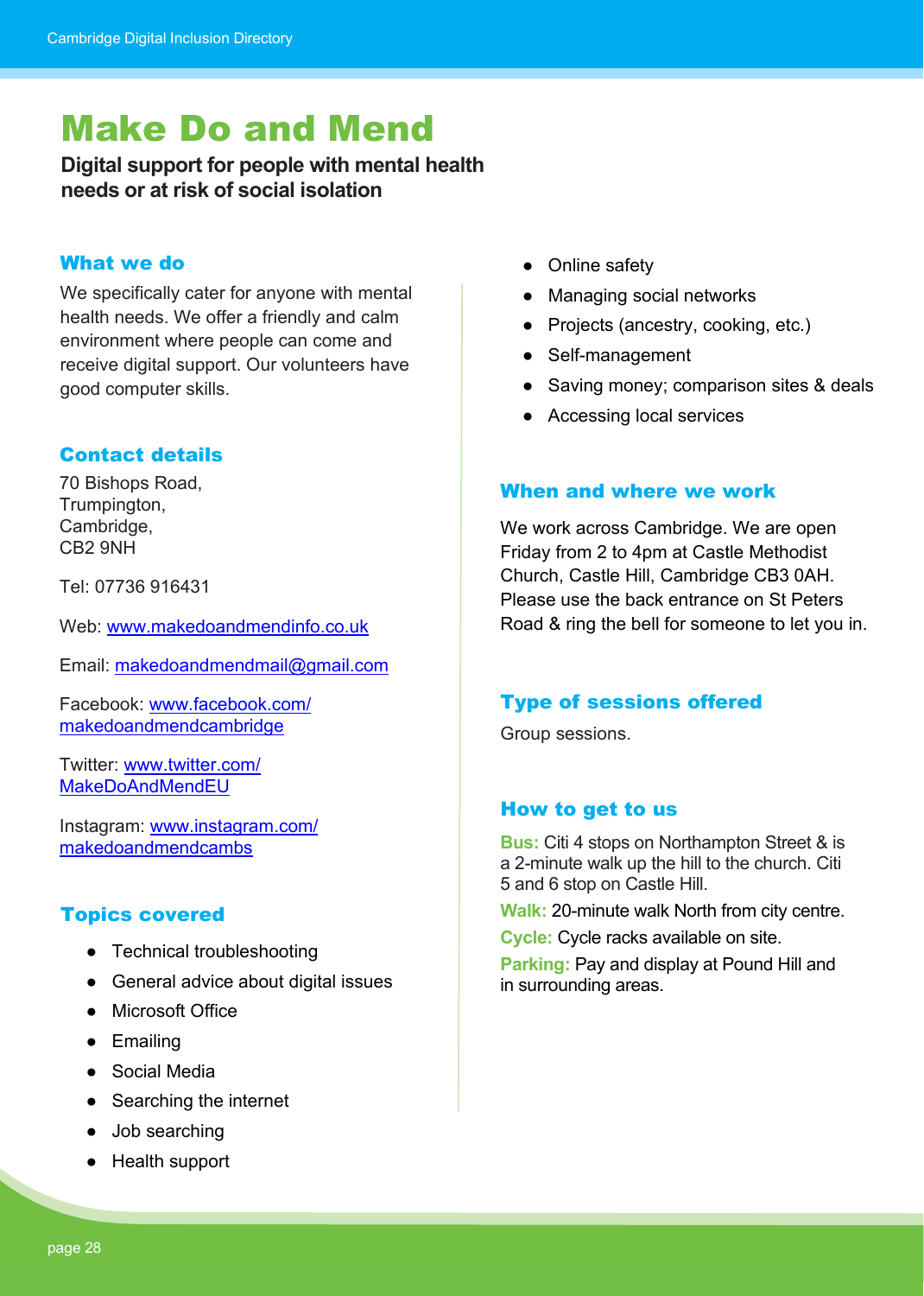#### Facilities & Accessibility

We have toilets on site. Refreshments are available from the kitchen. Guide dogs are welcome. There are plenty of rooms, but the venue is generally a quiet atmosphere.

#### Technology Services

People may bring their own devices. We provide laptops for people to use.

#### What to bring with you

New members are welcome to come along and try out workshops. Membership information will be provided when you come.

#### Volunteering

General volunteers and those with specialist skills, (IT, French, admin, fundraising). If you would like to share your skills with people in the mental health community, please get in touch. We also need more people to use our services, and financial donations to support our work are always welcome.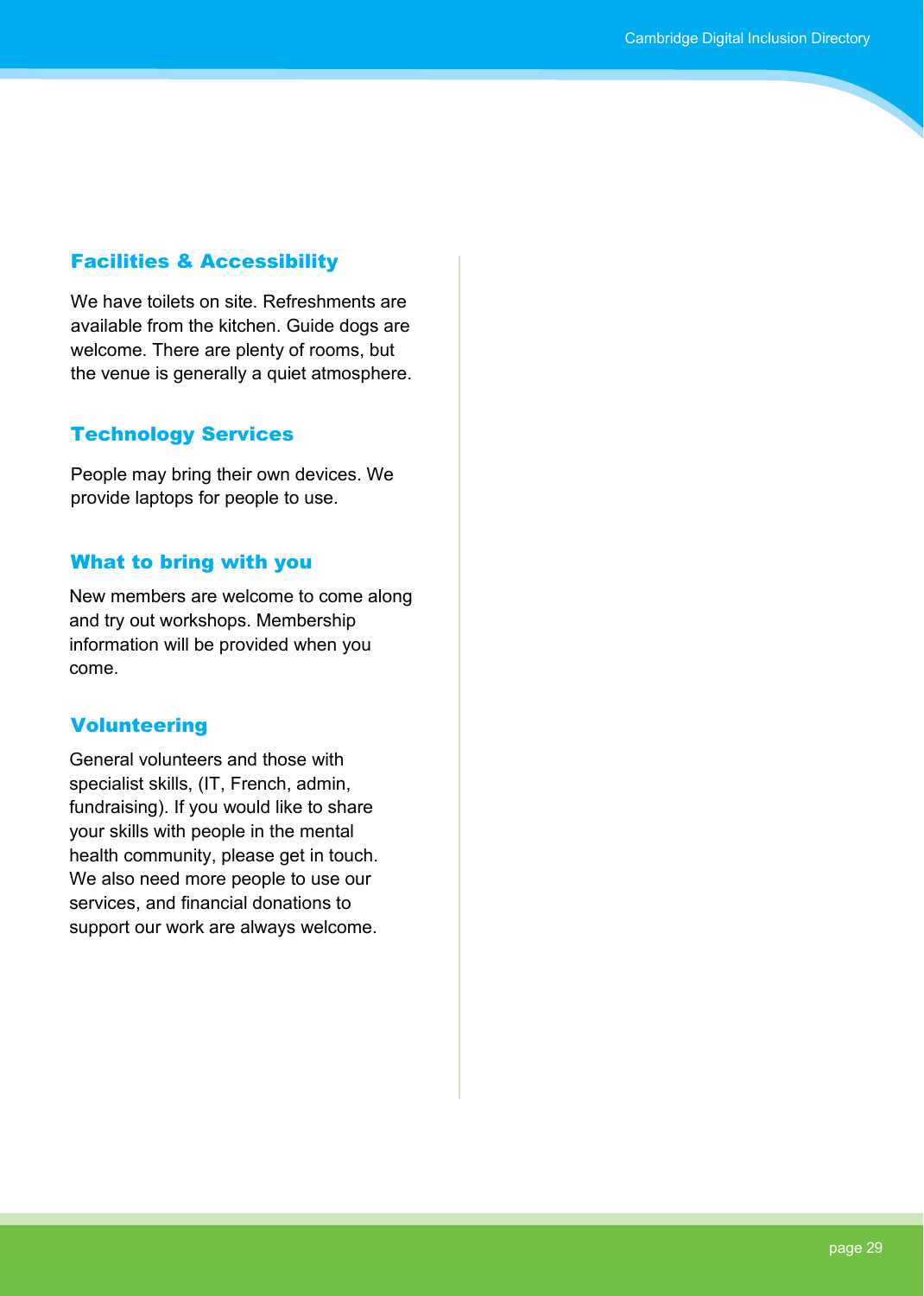# <span id="page-29-0"></span>New Horizons (CHS Group)

**Helping people move closer to the job market.** 

# What we do

We help people move closer to the job market by helping them feel more confident and in control of their money, helping them get online and by giving them the tools to be able to look for work. We offer up to 20 hours of one-to-one coaching for anyone not currently in work. New Horizons is funded by the National Lottery Community Fund and European Social Fund.

# Contact details

CHS Group, Endurance House, Chivers Way, Histon CB24 9ZR

Tel: 0300 1113555 / 07590 861968

Web: [http://makingmoneycount.org.uk](http://makingmoneycount.org.uk/)

Email: [new.horizons@chsgroup.org.uk](mailto:new.horizons@chsgroup.org.uk)

Twitter: [www.twitter.com/NewHorizonsBBO](https://twitter.com/NewHorizonsBBO)

# When and where we work

Between 9am to 5pm – Mon to Fri

- Cambridge City
- South Cambridgeshire
- East Cambridgeshire
- Huntingdonshire
- Fenland
- Peterborough
- Home visits or local venue

# Services offered

- How to stay safe online
- Digital skills for parents
- Learning online
- Study skills
- Self-employment skills
- Digital skills support
- **Microsoft Office**
- Emailing
- Social media for personal use, volunteering, or work
- Using the web for searches
- Photography and video
- Universal Credit
- Job skills and CVs
- Applying for benefits

# Type of sessions offered

One to one.

# Communication

We do use interpreter services where needed. We have found that the flexibility in the support we provide has worked well when supporting participants with disabilities and mental health needs.

# **Technology**

We can loan you a Chromebook to use during your time on the project and try and support you in finding affordable equipment / gifted equipment to keep. We also advise on affordable broadband offers and stay up to date on any available grants or other free data or equipment offers in your area.

# Other information

Digital Inclusion support is provided as part of a wider aim of moving people closer to employment & improved financial wellbeing. Our coaches will provide a bespoke support plan of up to 20 hours of on-to-one.

We accept referrals and self-referrals. Your local New Horizons Coach will then get in touch to discuss exactly how they can help you. To be enrolled on this project you must have the right to live and work in the UK.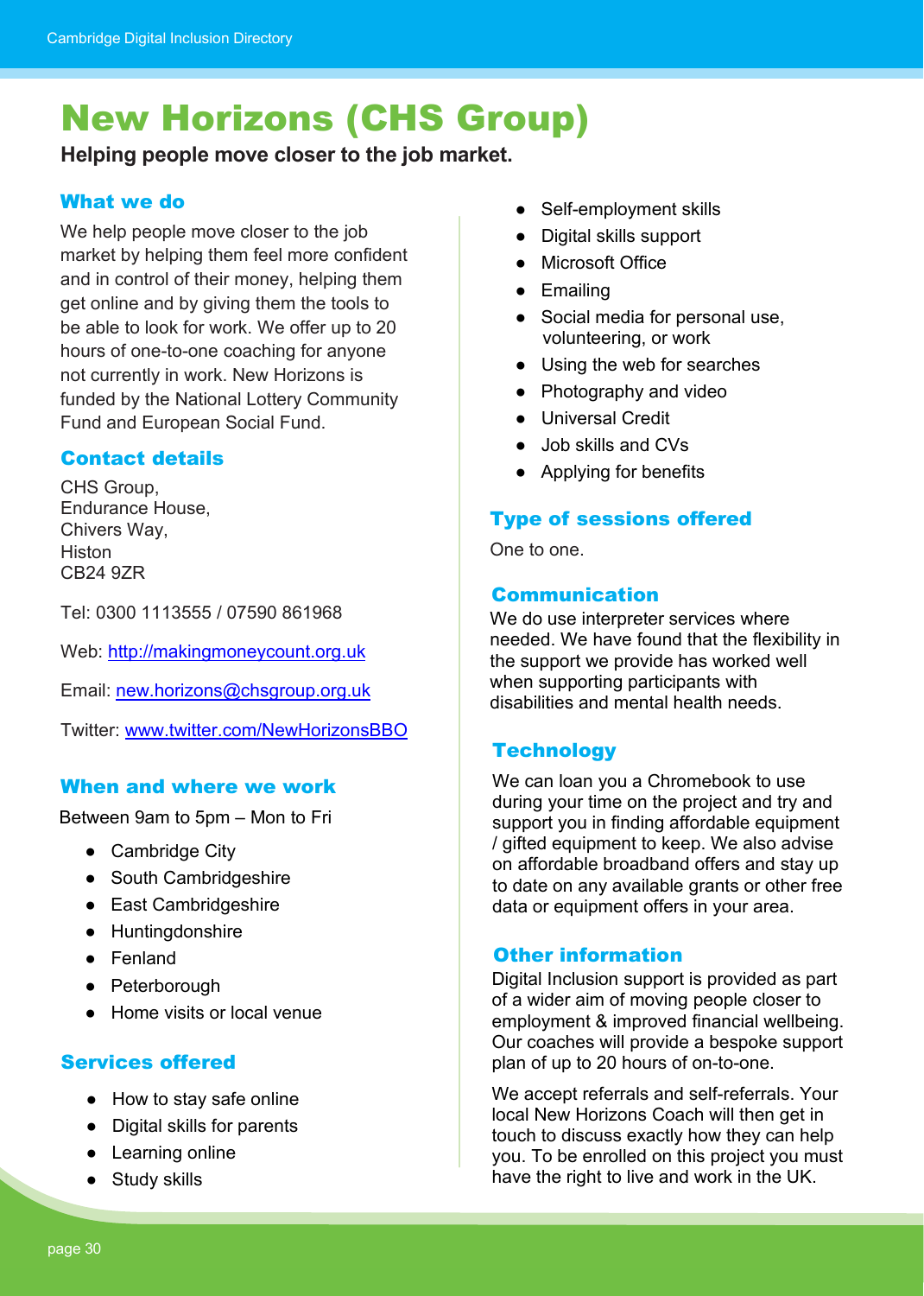# <span id="page-30-0"></span>Safe Soulmates

**Our purpose is to end loneliness for adults with additional needs by facilitating a fun social life where friendships and relationships can develop in a safe way.**

#### What we do

We are a friendship and dating organisation for adults with additional needs. We host social events online and in person.

# Contact details

Orwell House, Cowley Rd, **Cambridge** CB4 0PP

Tel: 07935 866219 / 07493 542963

Web: [www.safesoulmates.org](https://safesoulmates.org/)

Email: [info@safesoulmate.org.uk](mailto:info@safesoulmate.org.uk)

Facebook: [https://www.facebook.com/](https://www.facebook.com/safesoulmates.page/) [safesoulmates.page/](https://www.facebook.com/safesoulmates.page/)

Twitter: [@safesoulmates](https://twitter.com/SafeSoulmates)

LinkedIn: [@safesoulmates](https://www.linkedin.com/company/safe-soulmates-cic/)

### When and where we work

Our times vary between daytime, some evenings, and weekends

- Cambridge City
- South Cambridgeshire
- East Cambridgeshire
- Huntingdonshire
- Fenland
- Peterborough

Our social events are on zoom so; people can be at home.

# Services offered

- Signposting (we are a friendship and dating organisation for adults with additional needs.)
- We host social events online & in person

# Type of sessions offered

Mainly group sessions as well as one-to-one friendship and date matches (where there is a romantic connection)

# Communication

We support adults with disabilities. We have some knowledge of Makaton, but should someone need support, we will soon be recruiting more volunteers, so we will ask for this knowledge.

# Other information

We are a safe social life online and in person for adults with additional needs.

The overarching purpose of Safe Soulmates is to end loneliness for adults with additional needs (most Soulmates are autistic and/or are adults with learning disabilities).

We have been doing this by hosting small and large events (in person and on zoom); by connecting people in WhatsApp groups; by encouraging Soulmates to check in with each other and by checking in ourselves with those soulmates and parents who are really struggling; we also chaperone friendship and date matches if there is a romantic or friendship connection.

Safe Soulmates is a safe community.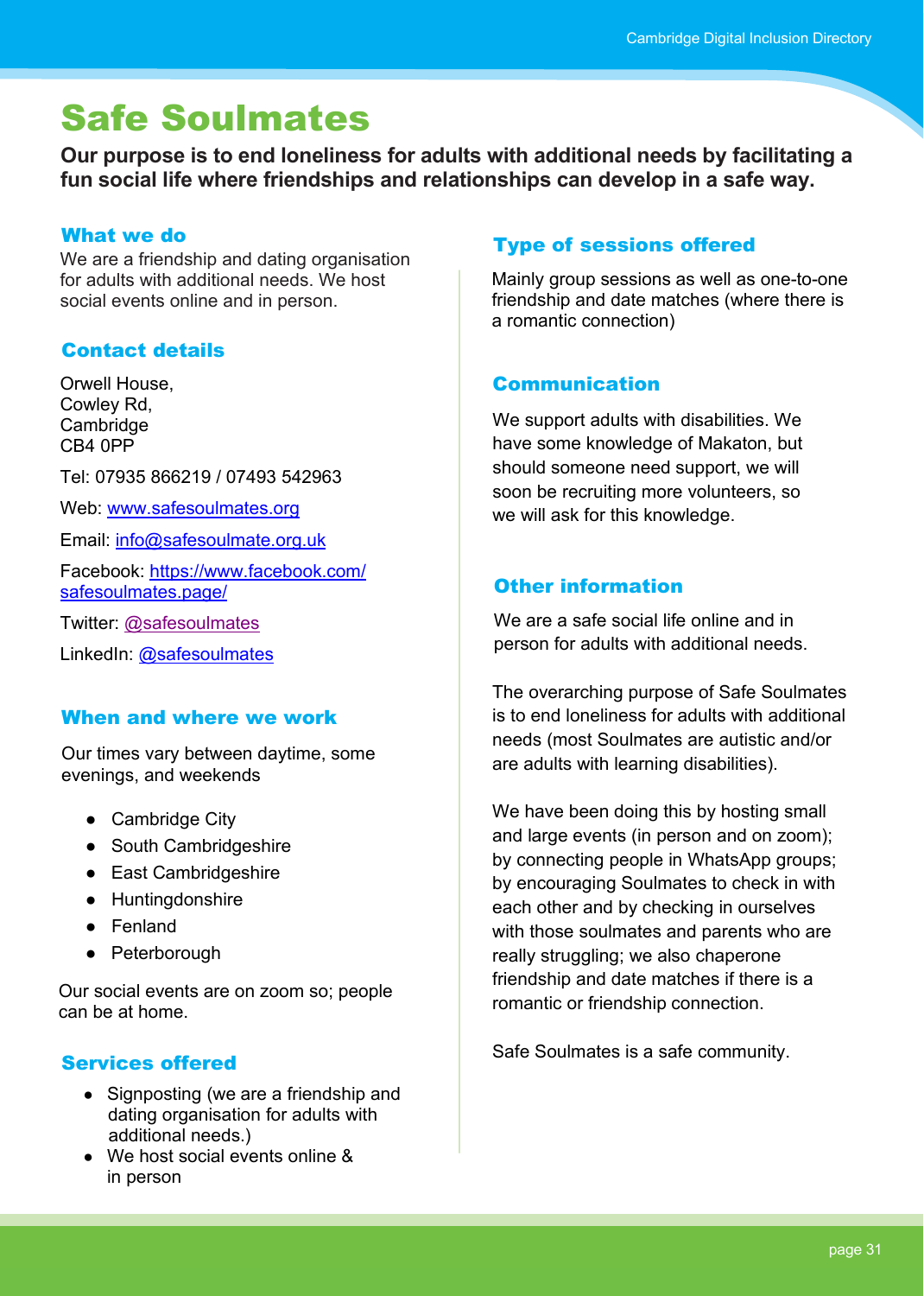# <span id="page-31-0"></span>Wintercomfort

**Digital skills support for people who are homeless or at risk of losing their home**

#### What we do

We offer a range of services for homeless people in a friendly, relaxed environment. Help and support will be tailored to the needs of the individual, by offering them vital welfare services and opportunities for learning and training.

#### Contact details

Wintercomfort for the homeless, Overstream House, Victoria Avenue, **Cambridge** CB4 1EG

Tel: 01223 518140

Web: [www.wintercomfort.org.uk](https://wintercomfort.org.uk/)

Email: [info@wintercomfort.org.uk](mailto:info@wintercomfort.org.uk)

Twitter: [www.twitter.com/wintercomfort20](https://twitter.com/wintercomfort20)

#### Topics covered

- Technical troubleshooting
- General advice about digital issues
- Microsoft Office
- Emailing
- Social Media
- Searching the internet
- Job searching
- Health support
- Job searching
- Health support

#### When and where we work

Our advice and support hub is on Victoria Avenue in central Cambridge. Drop-in support for rough sleepers is from  $9.00 - 13.00$ , seven days a week. Training, counselling, and advice services take place Monday – Friday. Appointments are necessary for those in accommodation. Please call 01223 518140 to book.

Digital lessons regarding digital job skills and help with all aspects of looking for work are available on the following days:

Monday, Wednesday & Friday 10am - 12pm

# Type of sessions offered

One-to-One and small group sessions.

#### How to get to us

We are right next to Victoria Avenue Bridge on the opposite side of the river to Midsummer Common and Jesus Green.

**Bus:** Citi 8, 4, 1, and 2 buses stop at a bus stop that is very close to the centre.

**Parking:** There is no parking available on site

### Facilities & Accessibility

The centre can be accessed via steps at the front, or by disabled access at the rear with prior arrangement. There are toilets, one of which has easy access. There is free tea and coffee available. Dogs are welcome.

Access is only available for those who meet our general criteria for use of the service. All users must be homeless, have a history of homelessness or be vulnerably housed.

### Specialist support

Lead staff have training and experience in supporting people with learning difficulties or mental health needs.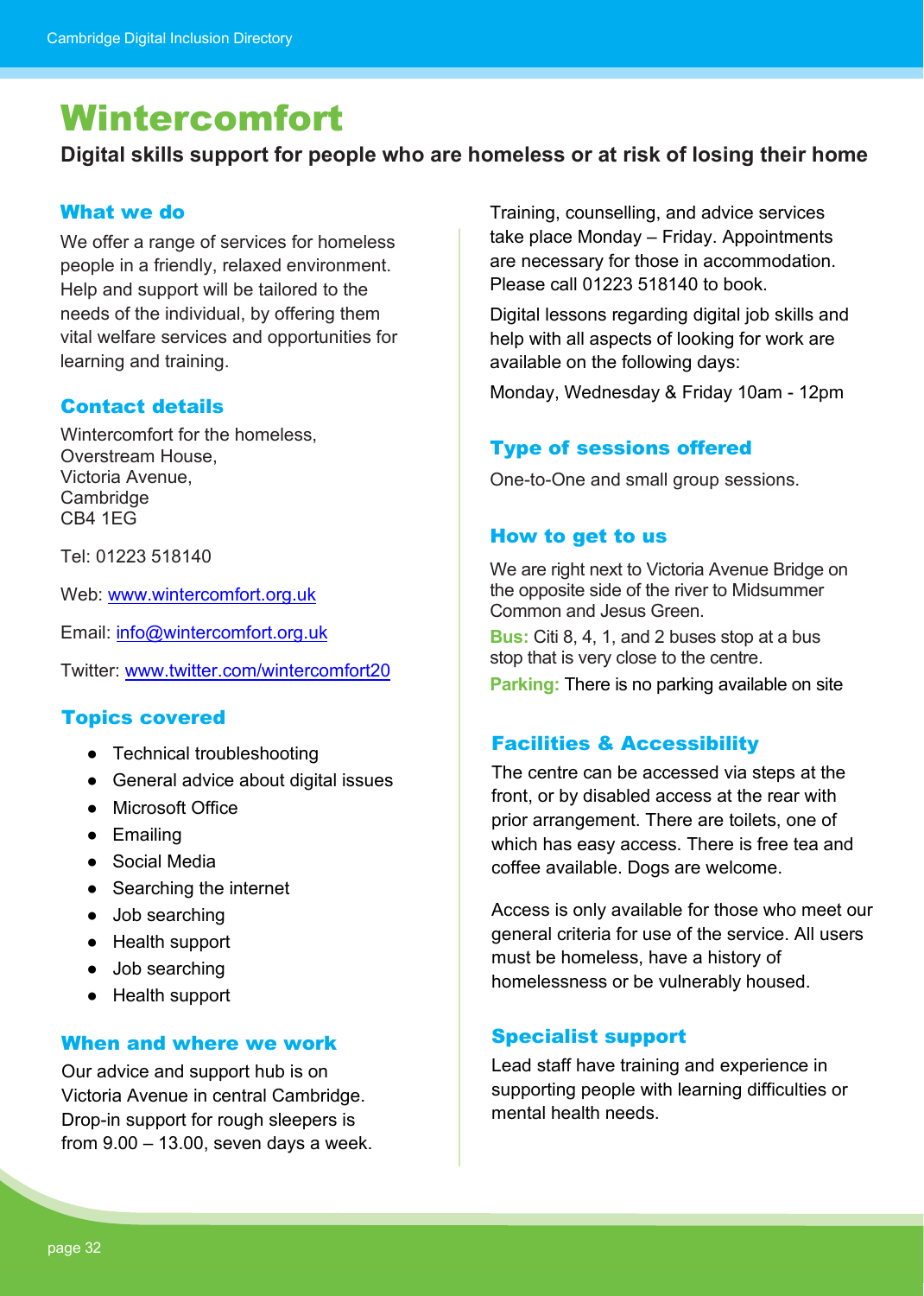# <span id="page-32-0"></span>WEA (Workers Educational Association)

**Providing taught lessons for adults to increase digital participation**

### What we do

We are government funded and run courses for adults which support our special mission to provide educational opportunities to those facing social and economic disadvantage. Digital participation includes absolute beginners IT, introduction to social media, staying safe online, next steps in IT, digital photography and film making.

Our approach to teaching is learner led and flexible. We work with all concerned to ensure the learning needs of our students are met, and in a location where they feel confident and comfortable.

We work with partners to meet the needs of particular groups. Please get in touch with us if you would like to know more about setting up a course for a group that you work with

# Contact details

Tel: 01223 417320 or 0300 303 3464 for support in enrolling on a course

Web: [www.wea.org.uk](https://www.wea.org.uk/) & [www.wea.org.uk/cambridgeshire](https://www.wea.org.uk/eastern/cambridgeshire)

Email: [eastern@wea.org.uk](mailto:eastern@wea.org.uk)

# Topics covered

- Cambridge
- South Cambs
- East Cambs
- Hunts
- Fenland
- Peterborough

Either online or in local venues.

# Topics covered

- How to stay safe online
- Digital skills for parents
- Learning online
- Study skills
- Self-employment skills
- Digital skills and support
- Microsoft Office
- Emailing
- Social media for personal use, volunteering, or work
- Using the web for searches
- Photography and video
- Universal Credit
- Job skills and CVs
- Applying for benefits

# Technology services

We have several Windows laptops available. We encourage a 'bring your own device' approach, as we believe this is how you learn and develop your skills.

# Type of sessions offered

Group sessions, either face-to-face in a local venue or online.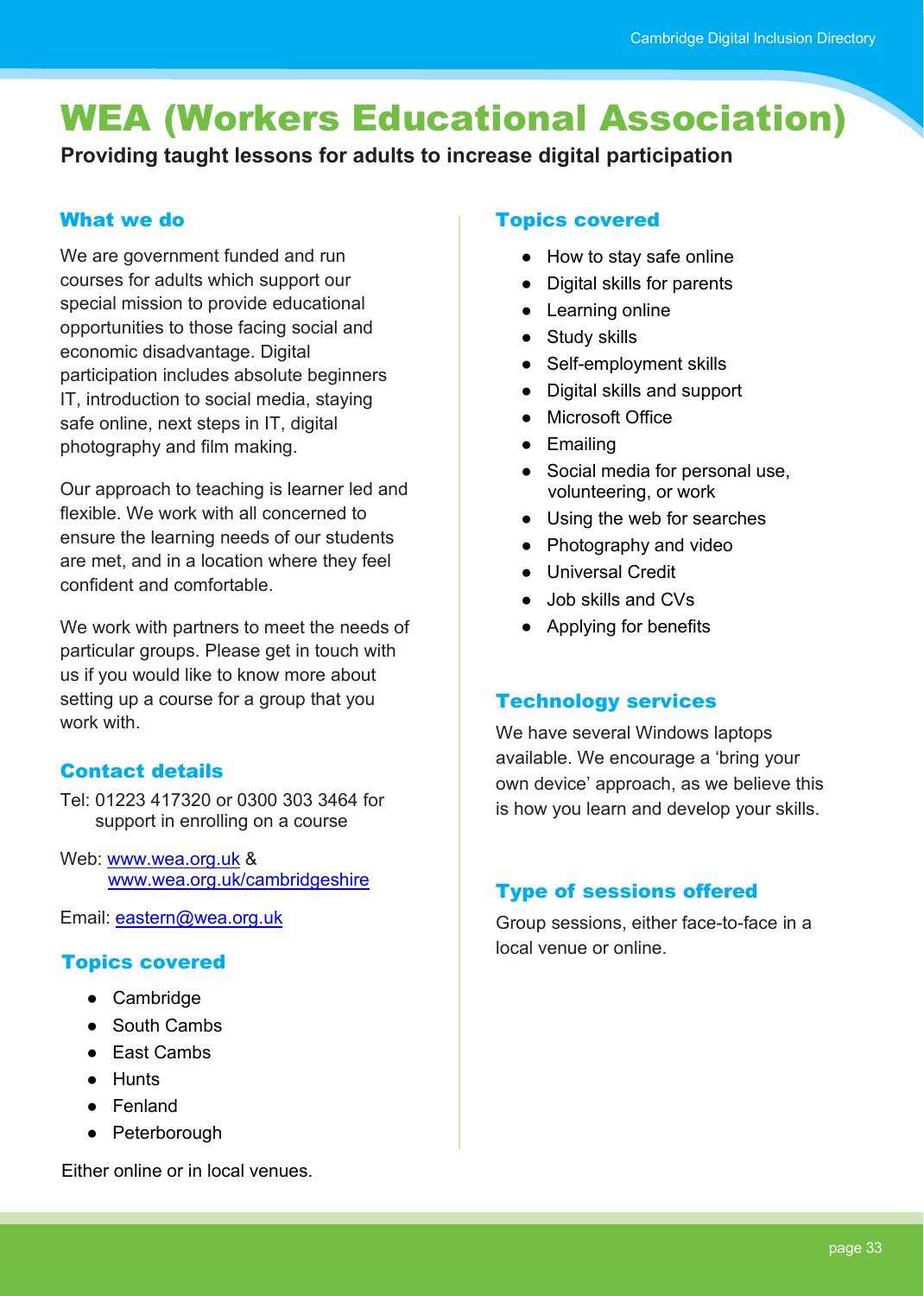# For your notes

| $\begin{array}{cccccccccccccc} 0 & 0 & 0 & 0 & 0 & 0 \end{array}$ |
|-------------------------------------------------------------------|
|                                                                   |
|                                                                   |
|                                                                   |
|                                                                   |